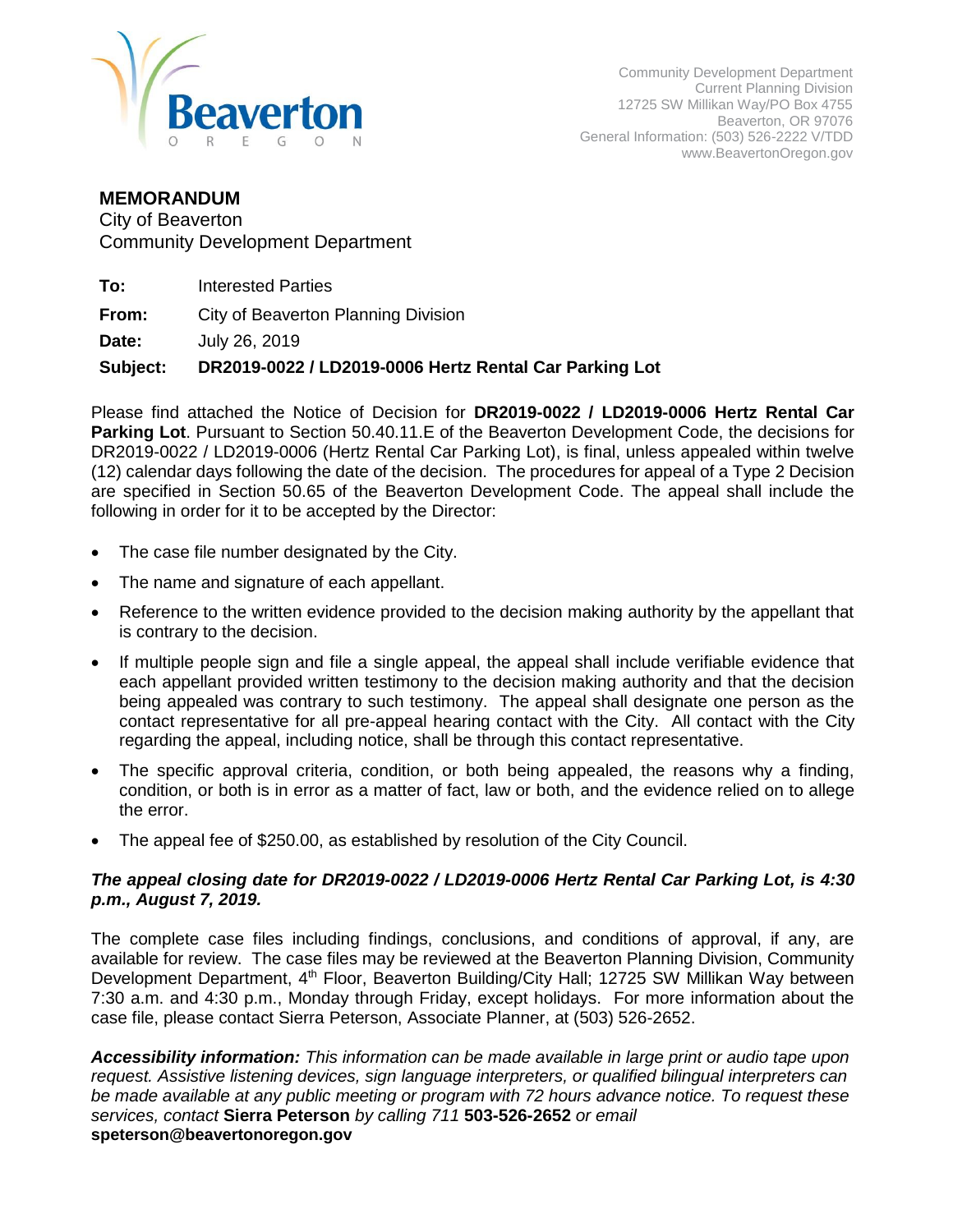

# **STAFF REPORT**

| DATE:                                         | July 26, 2019                                                                                                                                                                                                   |
|-----------------------------------------------|-----------------------------------------------------------------------------------------------------------------------------------------------------------------------------------------------------------------|
| TO:                                           | <b>Interested Parties</b>                                                                                                                                                                                       |
| FROM:                                         | Sierra Peterson, Associate Planner                                                                                                                                                                              |
| PROPOSAL:                                     | <b>Hertz Rental Car Parking Lot</b>                                                                                                                                                                             |
| <b>LOCATION:</b>                              | 13935 SW Farmington Road, flag lot fronting on SW<br>Farmington Road, west of SW 142 <sup>nd</sup> Avenue.<br>Tax Lots 1004 and 1100 of Washington County Assessor's<br>Map 1S116BD                             |
| ZONING:                                       | <b>General Commercial (GC)</b>                                                                                                                                                                                  |
| <b>SUMMARY:</b>                               | The applicant, JPR Consulting, requests Design Review Two<br>approval for the construction of a rental car parking lot only<br>accessible to Hertz employees and, Replat 1 to consolidate<br>two existing lots. |
| <b>PROPERTY</b><br><b>OWNER:</b>              | <b>Elkridge Estates Properties</b><br>P.O. Box 1824<br>Beaverton, OR 97075                                                                                                                                      |
| <b>APPLICANT'S</b><br><b>REPRESENTATIVES:</b> | <b>JPR Consulting</b><br>14512 NW Oak Shadow Court<br>Portland, OR 97229                                                                                                                                        |
| <b>RECOMMENDATION:</b>                        | APPROVAL of DR2019-0022 / LD2019-0006 Hertz Rental<br>Car Parking Lot, subject to conditions identified at the<br>end of this report.                                                                           |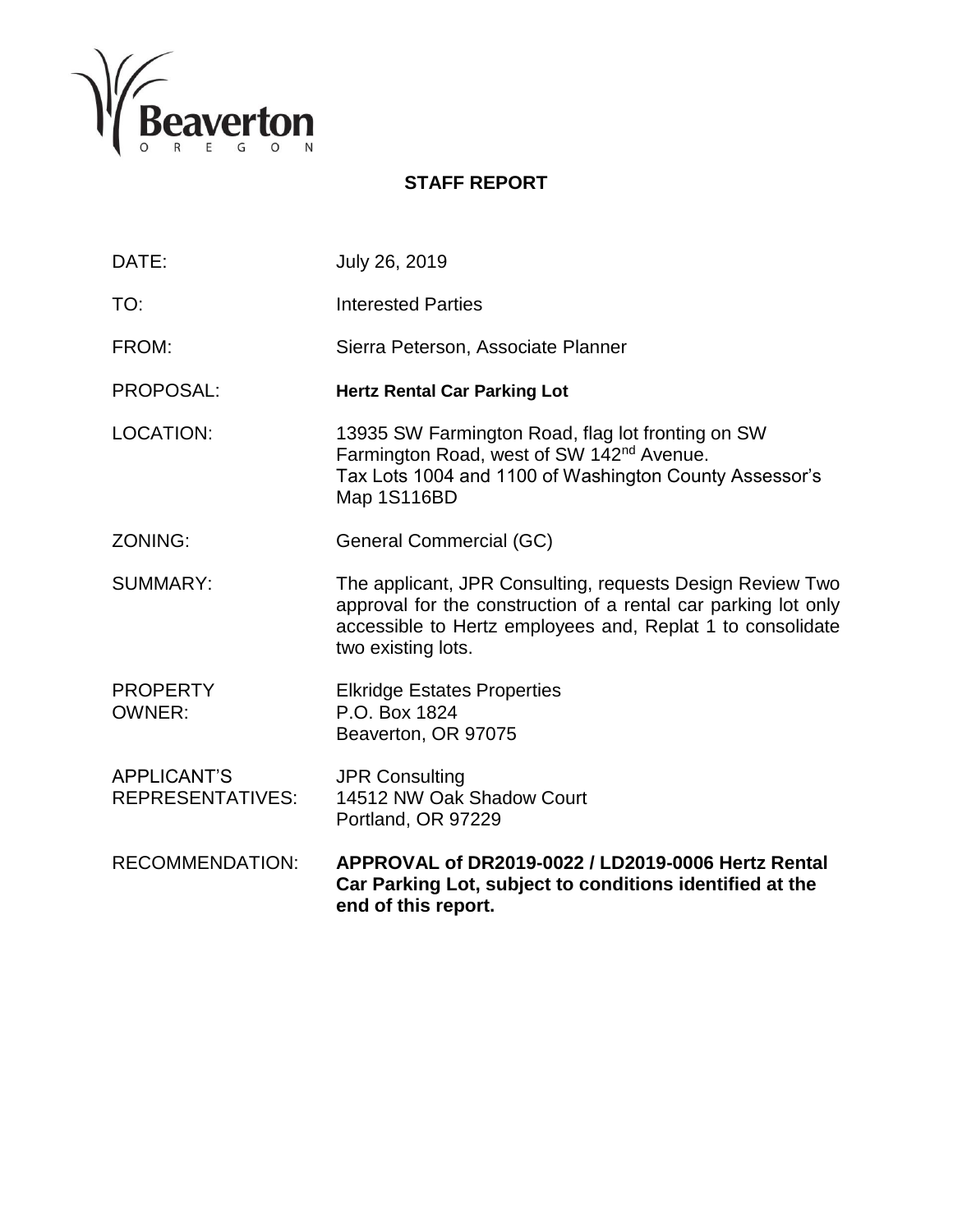# **ZONING/VICINITY/AERIAL MAP**

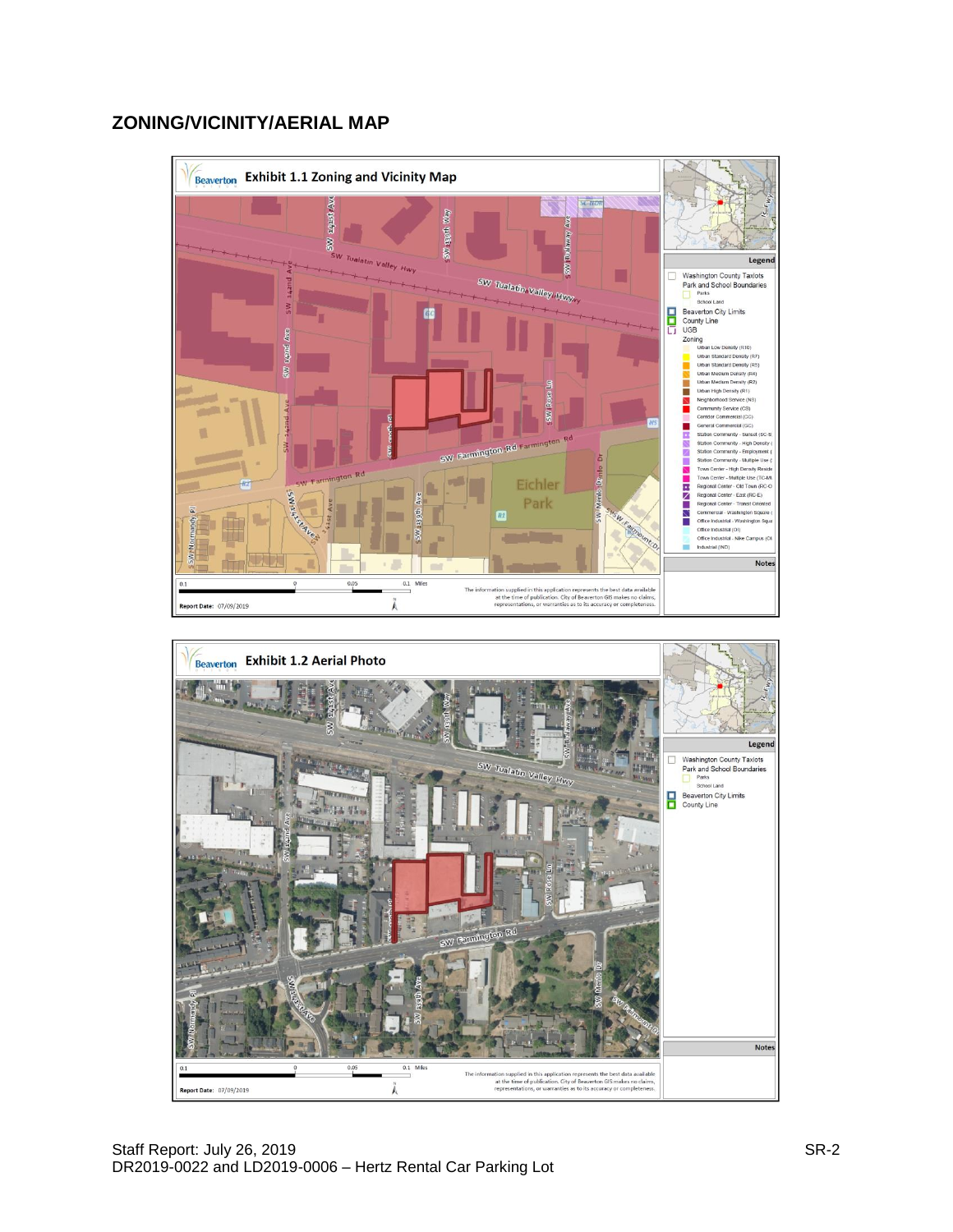# **BACKGROUND FACTS**

# **Key Application Dates:**

| <b>Application</b> | <b>Submittal Date</b> | <b>Deemed</b><br><b>Complete</b> | 120-Day $*$     | 365-Day**    |
|--------------------|-----------------------|----------------------------------|-----------------|--------------|
| LD2019-0006        | February 8, 2019      | June 3, 2019                     | October 3, 2019 | June 4, 2020 |
| DR2019-0022        | March 28, 2019        | June 3, 2019                     | October 3, 2019 | June 4, 2020 |

\* Pursuant to Section 50.25.9 of the Development Code this is the latest date, without a continuance, by which a final written decision on the proposal can be made.

\*\* This is the latest date, with a continuance, by which a final written decision on the proposal can be made.

#### **Existing Conditions:**

| Zoning                     | <b>General Commercial</b>                                                             |                                                                    |  |
|----------------------------|---------------------------------------------------------------------------------------|--------------------------------------------------------------------|--|
| <b>Current Development</b> | Vacant Land                                                                           |                                                                    |  |
| <b>Site Size</b>           | Approximately 1.78 acres                                                              |                                                                    |  |
| <b>NAC</b>                 | <b>Central Beaverton</b>                                                              |                                                                    |  |
| <b>Surrounding Uses</b>    | Zoning:                                                                               | Uses:                                                              |  |
|                            | North: General Commercial                                                             | North: Automotive Service<br>and Attached Residential              |  |
|                            | South: General Commercial<br>(abutting) and Urban High<br>Density (across the street) | South: Retail (abutting) and<br>Residential (across the<br>street) |  |
|                            | East: General Commercial                                                              | East: Attached Residential                                         |  |
|                            | <b>West: General Commercial</b>                                                       | <b>West: Service Businesses</b><br>and Religious Worship           |  |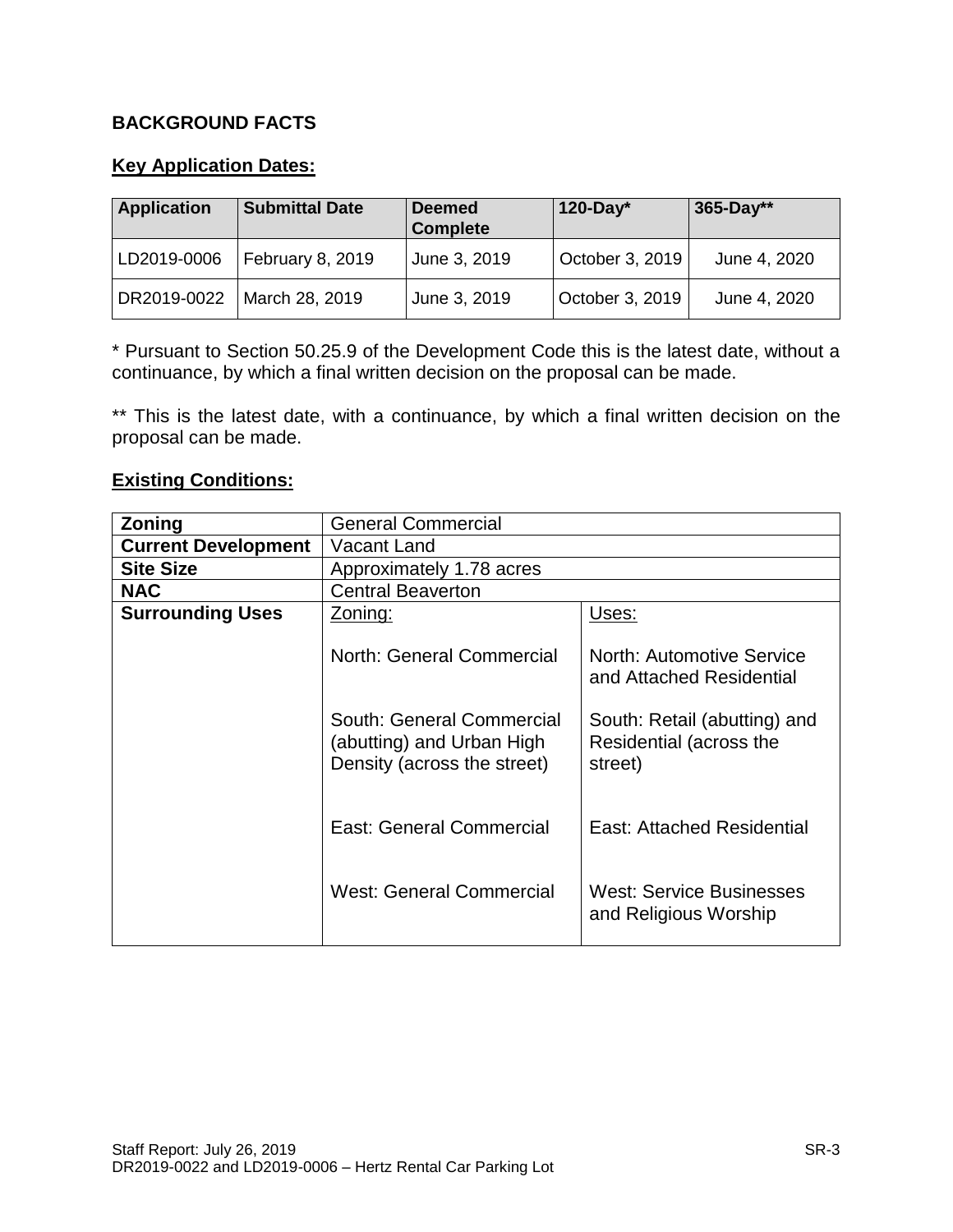# **DESCRIPTION OF APPLICATIONS AND TABLE OF CONTENTS**

|                                                                                                | <b>PAGE</b><br>No. |
|------------------------------------------------------------------------------------------------|--------------------|
| <b>Attachment A: Facilities Review Committee Technical and</b><br><b>Recommendation Report</b> | FR 1-10            |
| Attachment B: DR2018-0164 Design Review Two                                                    | DR 1-10            |
| Attachment C: LD2019-0006 Replat One                                                           | $LD 1 - 4$         |
| <b>Attachment D: Conditions of Approval</b>                                                    | <b>COA 1-6</b>     |

# **Exhibits:**

| <b>Exhibit 1: Zoning / Vicinity / Aerial Map</b>                     |
|----------------------------------------------------------------------|
| <b>Exhibit A: Applicant Materials – Plans</b>                        |
| <b>Exhibit B: Applicant Materials – Lighting and Fixture Details</b> |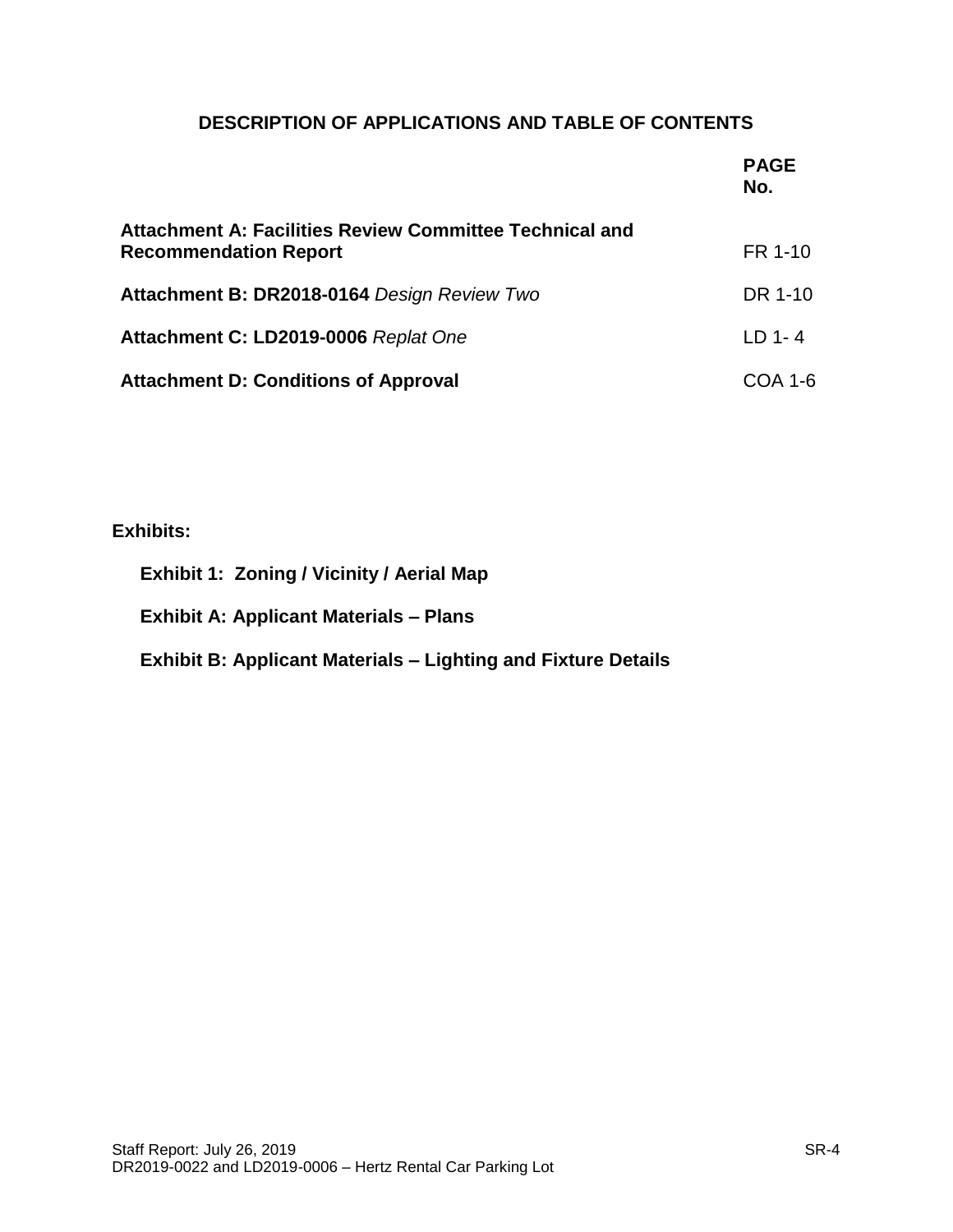# **FACILITIES REVIEW COMMITTEE TECHNICAL REVIEW AND RECOMMENDATIONS DR2019-0022/LD2019-0006 HERTZ RENTAL CAR PARKING LOT**

#### **Section 40.03 Facilities Review Committee:**

The Facilities Review Committee has conducted a technical review of the application, in accordance with the criteria contained in Section 40.03 of the Development Code. The Committee's findings and recommended conditions of approval are provided to the decision-making authority. As they will appear in the Director's Decision, the Facilities Review Conditions may be re-numbered and placed in different order.

The decision-making authority will determine whether the application as presented meets the Facilities Review approval criteria for the subject application and may choose to adopt, not adopt, or modify the Committee's findings, below.

#### **The Facilities Review Committee Criteria for Approval will be reviewed for all criteria that are applicable to the applications as identified below:**

The proposal is for a Design Review Two approval for the construction of a rental car vehicle storage parking lot only accessible to Hertz employees and, Replat 1 to consolidate two existing lots.

#### *A. All critical facilities and services related to the proposed development have, or can be improved to have, adequate capacity to serve the proposed development at the time of its completion.*

#### FINDING:

Critical facilities and services, as defined by Chapter 90 of the Development Code, include public water, public sanitary sewer, storm water drainage and retention, transportation, and fire protection.

#### Water, Sewer, Storm Water

There are critical facilities available to serve the existing maintenance yard can serve the proposed development. The City of Beaverton will continue to be the water service provider. The City will be the storm drainage and sanitary sewer provider for the site and the city utilities are sufficient to support the new improvements. The project landscape architect and civil engineer have prepared plans for landscaping and site grading. A service provider letter from Clean Water Services has been provided with the application stating that the project will not significantly impact the existing or potentially sensitive areas.

#### **Transportation**

The proposal is to construct a new rental car parking lot only accessible for Hertz employees. The project does not meet the threshold for a Traffic Impact Analysis nor require off-site improvements.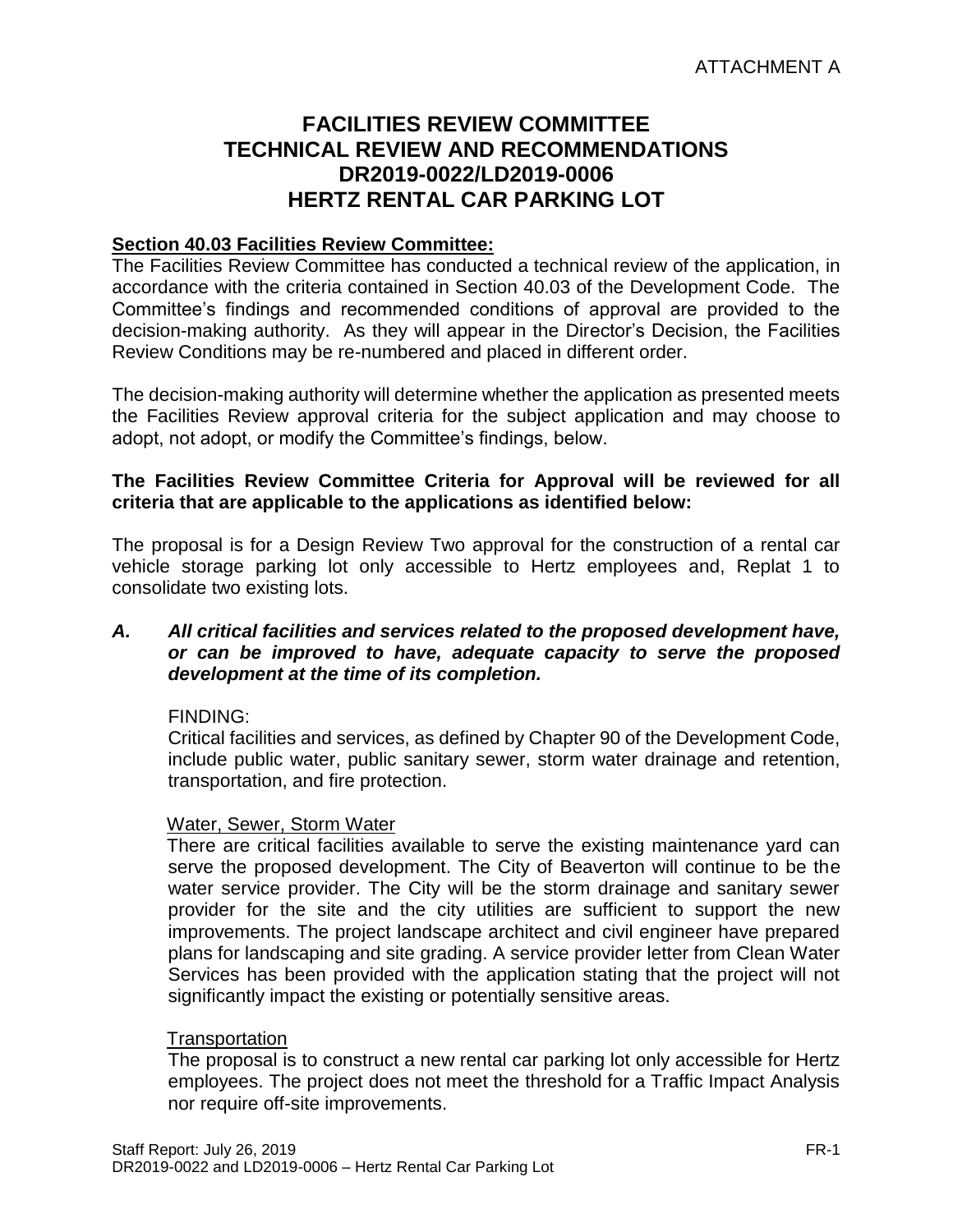#### Fire Protection

Fire protection will be provided to the site by Tualatin Valley Fire and Rescue Department (TVF&R).

Staff finds that the proposed development will provide the required critical facilities, as conditioned.

#### **Therefore, staff finds that the proposal meets the criterion for approval.**

*B. Essential facilities and services related to the proposed development are available, or can be made available, with adequate capacity to serve the development prior to its occupancy. In lieu of providing essential facilities and services, a specific plan may be approved if it adequately demonstrates that essential facilities, services, or both will be provided to serve the proposed development within five (5) years of occupancy.*

#### FINDING:

Essential facilities and services, as defined by Chapter 90 of the Development Code, include schools, transit improvements, police protection, and on-site pedestrian and bicycle facilities.

The proposed use is a rental car parking lot and does not include the construction of new structures other than a new security gate at the entrance to the parking lot. As a non-residential use, it will not generate additional improvements or impact school capacity. Tri-Met provides transit service to the site with bus line 52 approximately 500 feet to the east and 350 feet to the west. The use will not require additional transit service. The City of Beaverton Police Department will provide service to the site and the project will not require additional protection services beyond the current level of service.

The project does not provide any pedestrian and bicycle facilities within the rental car parking lot; however, the project does have pedestrian facilities on the adjacent property to the west which will provide the primary access to the parking lot. A conditions of approval has been added to the project requiring an internal pedestrian walkway connection between the existing building on the adjacent property to the west and the new parking lot across the drive aisle will be provided for the Hertz employees (see discussion in Subsection F). As the improvements are not anticipated to incur additional trips to the site or require additional bicycle parking spaces, no off-site pedestrian or bicycle improvements are proposed. Staff finds essential facilities and services are available to serve the proposed development.

#### **Therefore, staff finds that by satisfying the conditions of approval the proposal will meet the criterion for approval.**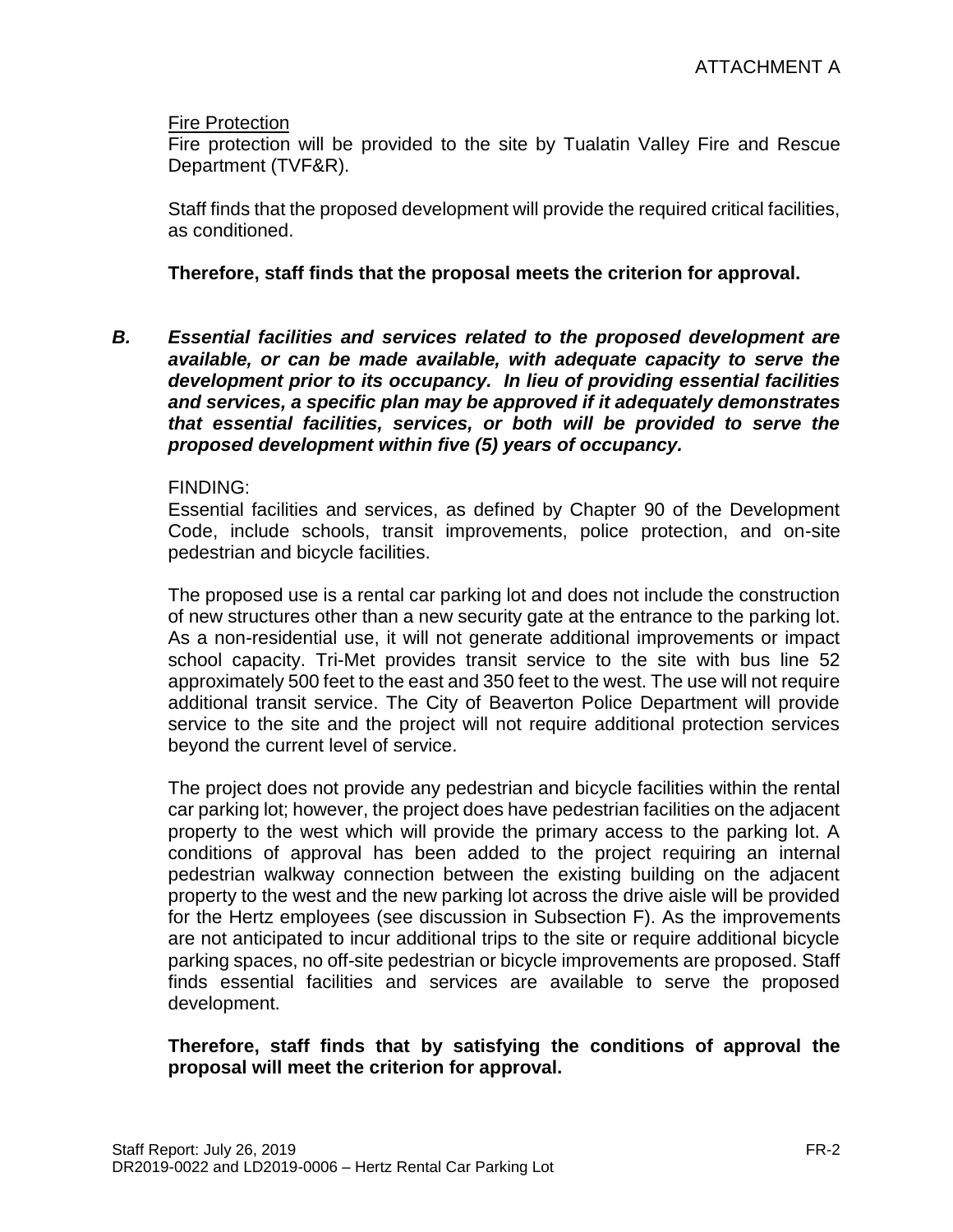*C. The proposed development is consistent with all applicable provisions of Chapter 20 (Land Uses) unless the applicable provisions are modified by means of one or more applications which shall be already approved or which shall be considered concurrently with the subject application; provided, however, if the approval of the proposed development is contingent upon one or more additional applications, and the same is not approved, then the proposed development must comply with all applicable provisions of Chapter 20 (Land Uses).*

# FINDING:

The property is zoned General Commercial (GC). Vehicle rentals and storage yards are permitted uses in this zone. The site complies with the minimum land area, minimum lot dimension, and minimum setback requirements for the GC zone. Staff also refers to the table summary for Chapter 20 development standards hereto.

**Therefore, staff finds that the proposal meets the criterion for approval.**

*D. The proposed development is consistent with all applicable provisions of Chapter 60 (Special Requirements) and all improvements, dedications, or both, as required by the applicable provisions of Chapter 60 (Special Requirements), are provided or can be provided in rough proportion to the identified impact(s) of the proposed development.*

# FINDING:

Staff cites the findings in the Code Conformance Analysis Chart, at the end of the report, which evaluates the project as it relates to applicable Code requirements of Chapter 60. Staff will address Section 60.05. (Design Standards) to the separate findings prepared for Design Review Two. The applicant's response to D simply states that all applicable provisions of Chapter 60, primarily under Section 60.05, are addressed and met through the findings addressed as part of the narrative and plans.

Section 60.15 of the Development Code specifies that land division applications, including Replat 1 applications, adhere the specific grading standards when grading a site within 25 feet of a residentially zoned property. The proposed grading plan is minimal, with limited grading to the parking area and to manage stormwater on-site.

Section 60.30 of the Development Code specifies a minimum and maximum number of required off-street vehicle and bicycle parking spaces. The required number of vehicle parking spaces is a ratio based on the number of vehicles per 1,000 square feet of gross floor area. There are three uses on site including a service business (Hertz), place of worship (Westside Chapel), and an office and warehouse use (Kennedy Plumbing). The parking ratios are as follows: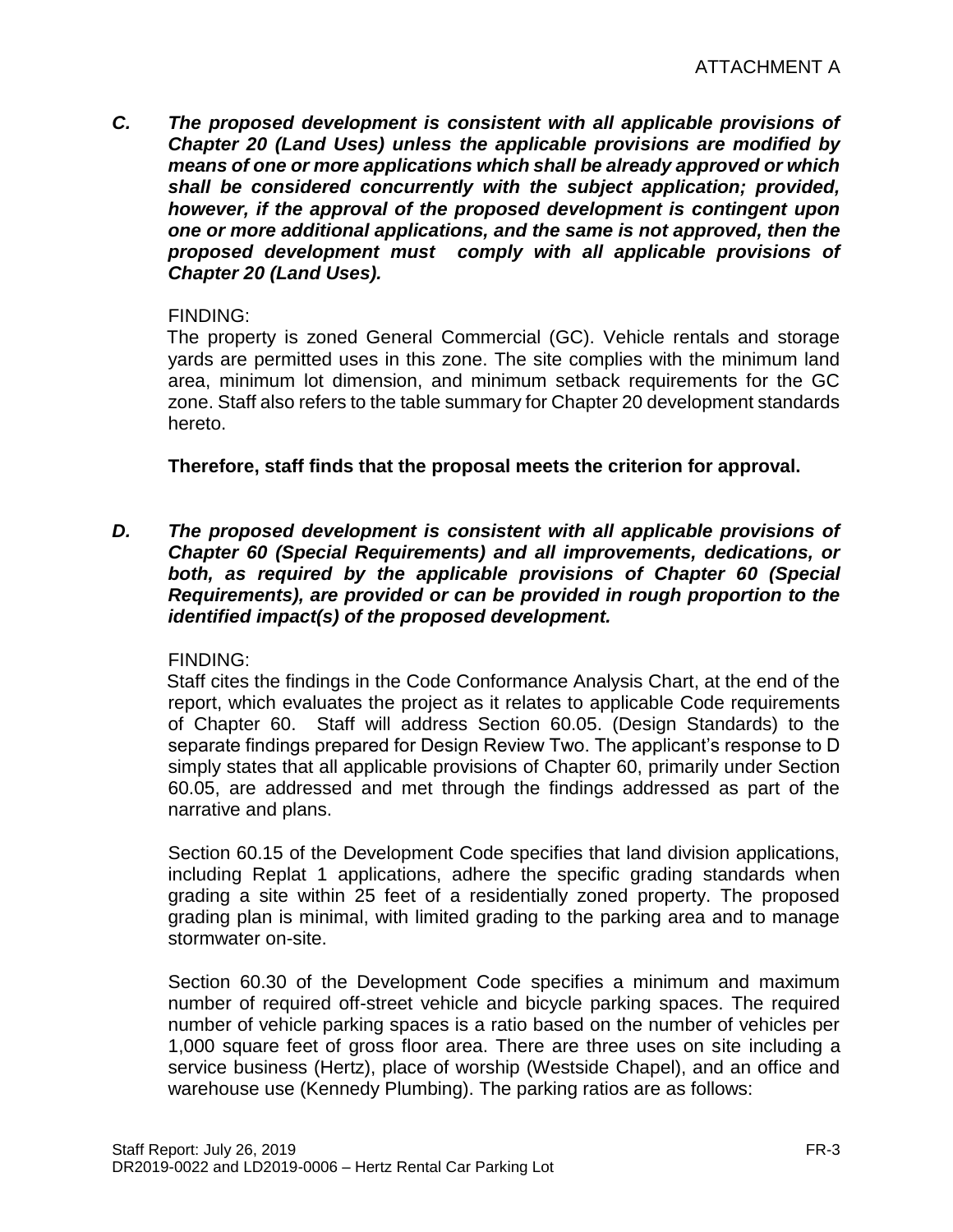- Service Business 3 parking spaces for every 1,000 square feet
- Places of Worship  $-0.25$  parking spaces per seat at maximum occupancy
- $\bullet$  Office 2.7 parking spaces for every 1,000 square feet
- Storage Warehouse  $-0.3$  parking spaces for every 1,000 square feet

The proposed project would require a minimum of 33 parking spaces for all uses on site. The proposed project would require a minimum of 27 parking spaces during the weekdays for Hertz and Kennedy Plumbing. The proposed project would require a minimum of 14 parking spaces during the weekend for Hertz and Westside Chapel, as the chapel is only open on Sunday and Kennedy Plumbing is closed. The site contains 46 parking spaces for employees and visitors and 91 parking spaces for rental car parking in the new lot. The project provides more than the required 33 parking spaces.

Additional bicycle facilities are not required onsite because bicycle parking ratios are based on the gross floor area under roof, of all of the floors of a building. The project does not proposed the construction of new floor area; therefore, no additional bicycle parking is required.

In summary of the above, staff finds the proposal to meet all applicable facility review provisions of chapter 60 by meeting the conditions of approval at the end of this report.

**Therefore, staff finds that the proposal will meet the criterion for approval.**

*E. Adequate means are provided or can be provided to ensure continued periodic maintenance and necessary normal replacement of the following private common facilities and areas, as applicable: drainage facilities, roads and other improved rights-of-way, structures, recreation facilities, landscaping, fill and excavation areas, screening and fencing, ground cover, garbage and recycling storage areas, and other facilities not subject to maintenance by the City or other public agency.*

# FINDING:

The applicant states that Hertz and the property owner will be responsible for the development and maintenance of the site. The proposal does not prevent the property owner from adequately maintaining the site. Staff finds that adequate means can be provided to ensure continued and periodic maintenance.

# **Therefore, staff finds that the proposal meets the criterion for approval.**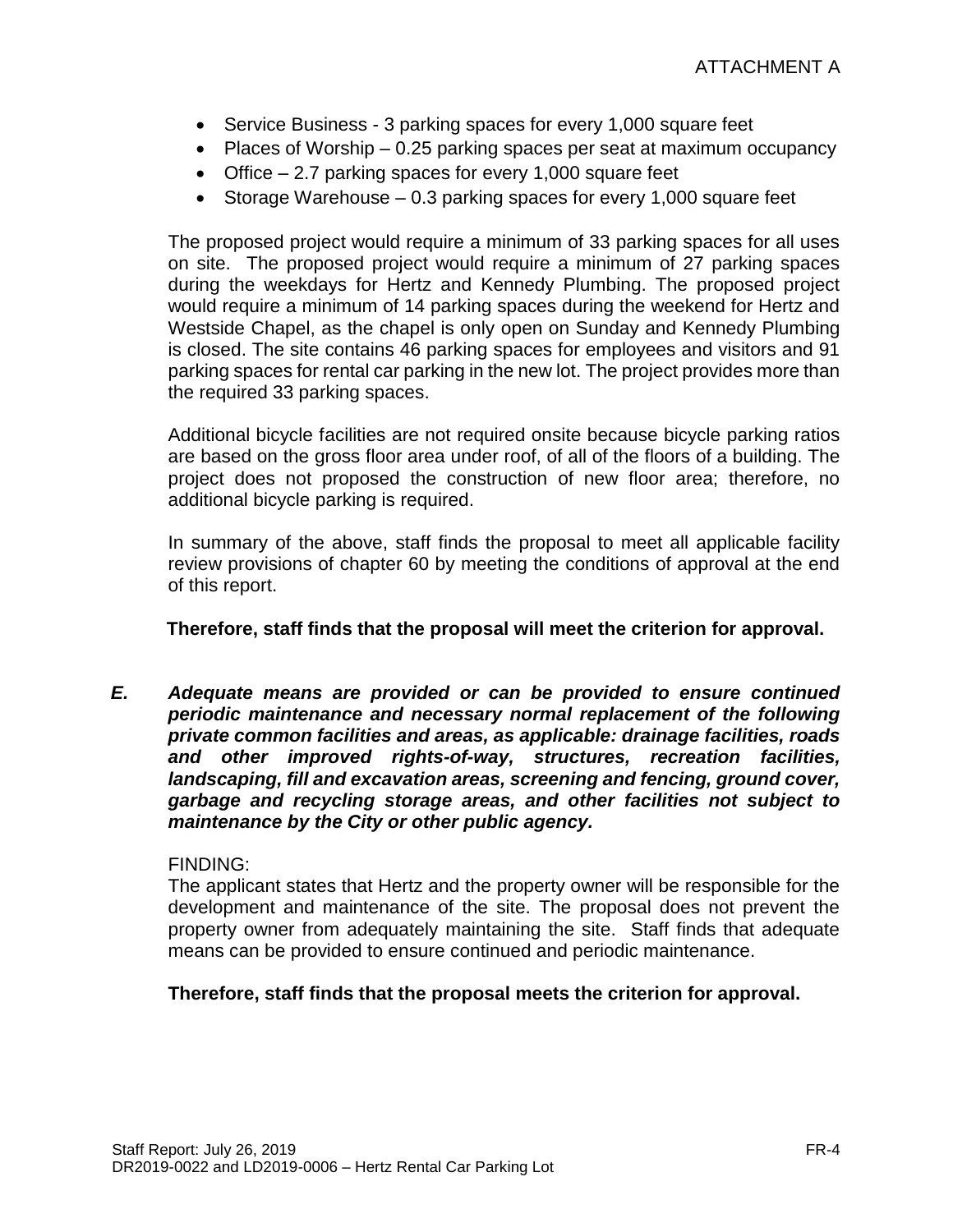# *F. There are safe and efficient vehicular and pedestrian circulation patterns within the boundaries of the development.*

#### FINDING:

The proposed project is located on a site that takes primary access from SW Farmington Road through the adjacent property to the west. The Hertz customer service area and employee and customer parking is located at 13985 SW Farmington Road on the property to the west of the subject project site. The existing site to the west does not have pedestrian facilities across the existing drive aisle to access the new parking area. To ensure safe pedestrian access to the new parking lot for rental cars, a reasonably direct walkway connection is required between primary entrances and pedestrian destinations. Where pedestrian connections cross driveways or vehicular access aisles a continuous walkway shall be provided, and shall be composed of a different paving material than the primary on-site paving material and shall have a minimum of five (5) foot wide unobstructed clearance. The material shall be paved with scored concrete or modular paving materials. In the event that the Americans with Disabilities Act (ADA) contains stricter standards for any pedestrian walkway, the ADA standards shall apply. A condition of approval has been added to the project requiring a pedestrian walkway from the existing pedestrian sidewalk adjacent to the building to the new parking lot across the existing drive aisle.

The applicant states that the new parking lot for rental cars has been designed to meet the minimum requirements for parking space dimensions; however, they do not intend to stripe the rental yard because the parking lot will operate as a valet lot. Only Hertz employees will access the yard to retrieve rental cars for customers via a gated entrance. This approach will reduce the need to have striping as all employees will utilize a vehicle storage system that works best for a typical valet type use.

Staff finds that that the proposed improvements will provide safe and efficient circulation patterns that are consistent with the use of the site.

# **Therefore, staff finds that by meeting the conditions of approval the proposal will meet the criterion for approval.**

# *G. The development's on-site vehicular and pedestrian circulation systems connect to the surrounding circulation systems in a safe, efficient, and direct manner.*

# FINDING:

The applicant states the existing parking lot connects to the adjacent arterial (SW Farmington Rd) through the adjacent lot west of the subject property in a safe, efficient, and direct manner. The adjacent lot to the west has an existing driveway and pedestrian connection to the public right-of-way that will be maintained. Sidewalks are connected to the building frontage via an existing 22'-wide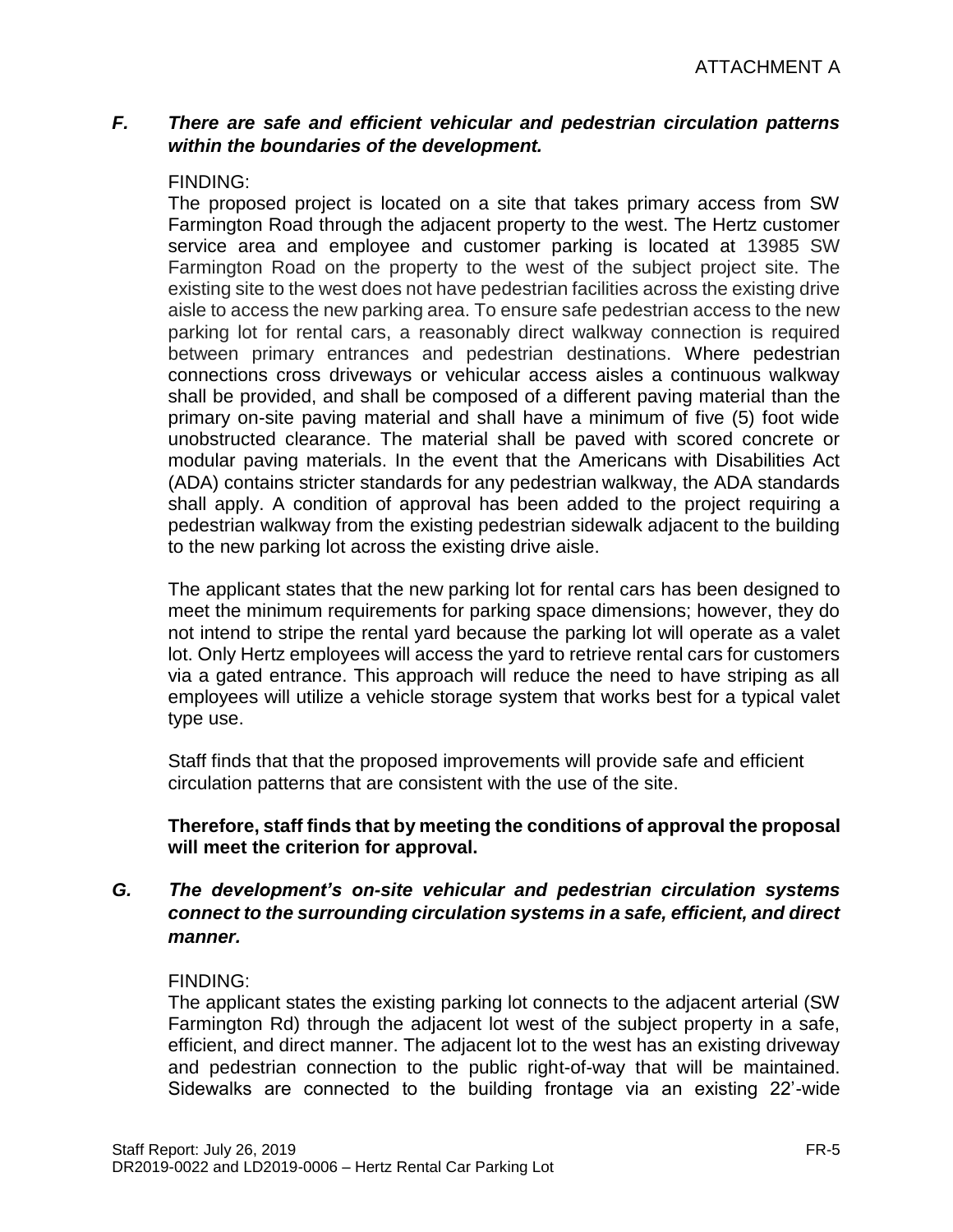pedestrian pathway adjacent to the building and an existing four-foot wide pedestrian path to the public sidewalk. The subject lot will not have an independent connection to surrounding circulation systems. The details of the proposed parking and circulation approach is discussed in the Circulation and Parking Standards below (60.05.20.1).

# **Therefore, staff finds that the proposal meets the criterion for approval.**

#### *H. Structures and public facilities serving the development site are designed in accordance with adopted City codes and standards and provide adequate fire protection, including, but not limited to, fire flow.*

#### FINDING:

The Deputy Fire Marshal has reviewed the proposal and finds that the application as conditioned, will meet the intent of the fire code for fire department access to and through the entire site. The internal fire protection facilities and structures will be reviewed as part of the building permit application.

**Therefore, staff finds that by satisfying the conditions of approval, the proposal will meet the criterion for approval.**

*I. Structures and public facilities serving the development site are designed in accordance with adopted City codes and standards and provide adequate protection from crime and accident, as well as protection from hazardous conditions due to inadequate, substandard or ill-designed development.*

FINDING:

All structures and facilities serving the site will be design in accordance with adopted City codes and standards. Compliance with vision clearance and lighting will provide protection from crime and accidents. A security gate will be placed across the entrance to the new parking lot for the rental cars. Construction documents for building and site development permitting will be reviewed to ensure protection from hazardous conditions.

**Therefore, staff finds that by satisfying the conditions of approval, the proposal will meet the criterion for approval.**

**J.** *Grading and contouring of the development site is designed to accommodate the proposed use and to mitigate adverse effect(s) on neighboring properties, public right-of-way, surface drainage, water storage facilities, and the public storm drainage system.*

FINDING: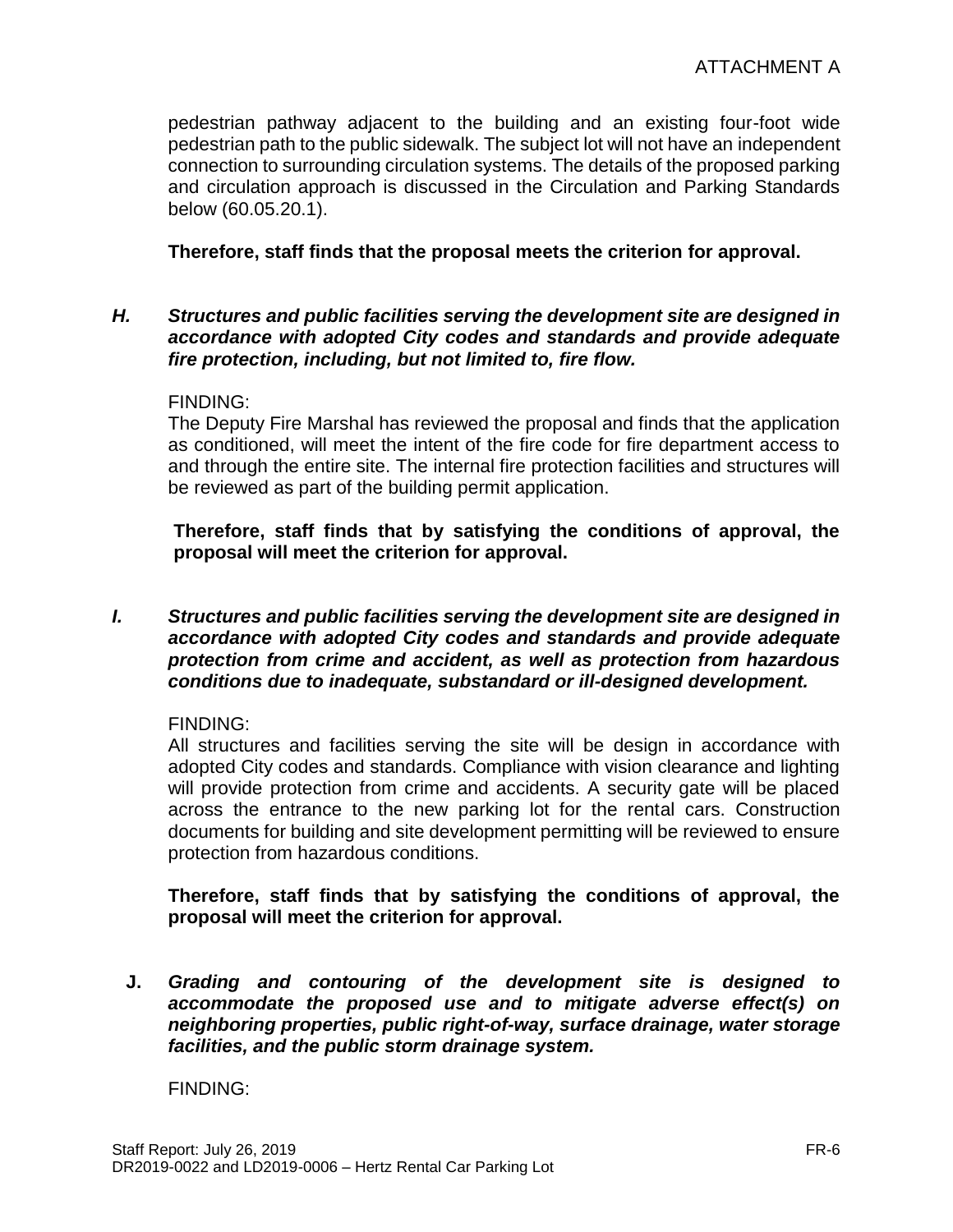There is minimal grading is proposed with this project and thereby not expected to affect neighboring properties. Staff has reviewed the preliminary proposed grading plan and finds no adverse effect on neighboring properties, public right-of-way or the public storm water system.

**Therefore, staff finds that the proposal meets the criterion for approval.**

# *K. Access and facilities for physically handicapped people are incorporated into the development site and building design, with particular attention to providing continuous, uninterrupted access routes.*

#### FINDING:

The applicant will be required to meet all applicable accessibility standards of the International Building Code, Fire Code and other standards as required by the American Disabilities Act (ADA). Compliance with ADA requirements are reviewed with the Building Permit application. The City of Beaverton Development Code requires that all pedestrian walkways have a minimum width of five feet. The pedestrian walkway to the public right-of-way is four feet; however, this is not proposed to be modified with this project and may be maintained. All other on-site walkways are paved, unobstructed, at least five feet wide, have a less than five percent slope in the direction of travel and have a two percent cross-slope. Staff finds that review of the proposed plans at Site Development and Building Permit stages are sufficient to guarantee compliance with accessibility standards.

**Therefore, staff finds that the proposal meets the criterion for approval.** 

# *L. The proposal contains all applicable application submittal requirements as specified in Section 50.25.1 of the Development Code.*

#### FINDING:

The applicant submitted the land use applications on February 8, 2019 and was deemed complete on June 19, 2019. In review of the materials during the application review process, the Committee finds that all applicable application submittal requirements, as identified in Section 50.25.1 are contained within this proposal.

#### **Therefore, staff finds that the proposal meets the criterion for approval.**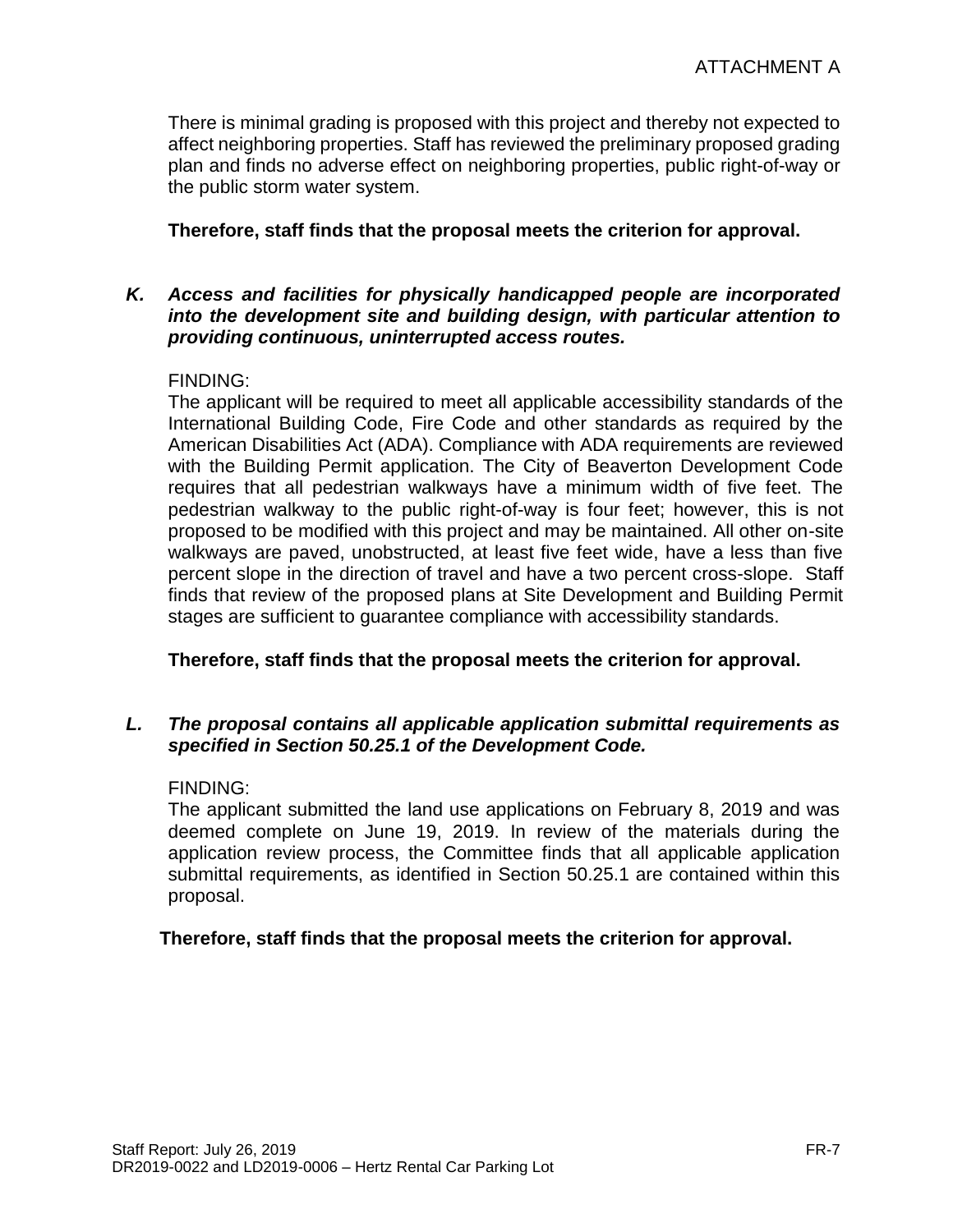# **Code Conformance Analysis**

# **Chapter 20 Use and Site Development Requirements General Commercial (GC) Zoning District**

| <b>CODE</b><br><b>STANDARD</b>                             | <b>CODE</b><br><b>REQUIREMENT</b>                     | <b>PROJECT PROPOSAL</b>                                                                                                                                | <b>MEETS</b><br>CODE? |
|------------------------------------------------------------|-------------------------------------------------------|--------------------------------------------------------------------------------------------------------------------------------------------------------|-----------------------|
|                                                            |                                                       | <b>Development Code Section 20.05.20</b>                                                                                                               |                       |
| <b>Vehicle Rental</b><br>Storage Yard<br><b>Use</b>        | Vehicle rental storage<br>yard is a permitted<br>use. | Hertz Car Rental is proposing a<br>rental car parking lot that is only<br>accessible by Hertz employees<br>and not open to customers or the<br>public. | <b>Yes</b>            |
|                                                            |                                                       | <b>Development Code Section 20.05.15</b>                                                                                                               |                       |
| Minimum Lot<br>Area                                        | 7,000 square feet                                     | The replat will result in the<br>consolidation of two existing<br>parcels:<br>Parcel 1: 0.76 acres<br>Parcel 2: 1.02 acres<br>Total: 1.78 acres        | <b>Yes</b>            |
| <b>Yard Setbacks</b><br>Minimums:<br>Front<br>Side<br>Rear | 20-feet<br>10-feet<br>20 feet                         | The project does not propose any<br>buildings.                                                                                                         | N/A                   |
| Maximum<br><b>Building Height</b>                          | 60 feet                                               | The project does not propose any<br>buildings.                                                                                                         | N/A                   |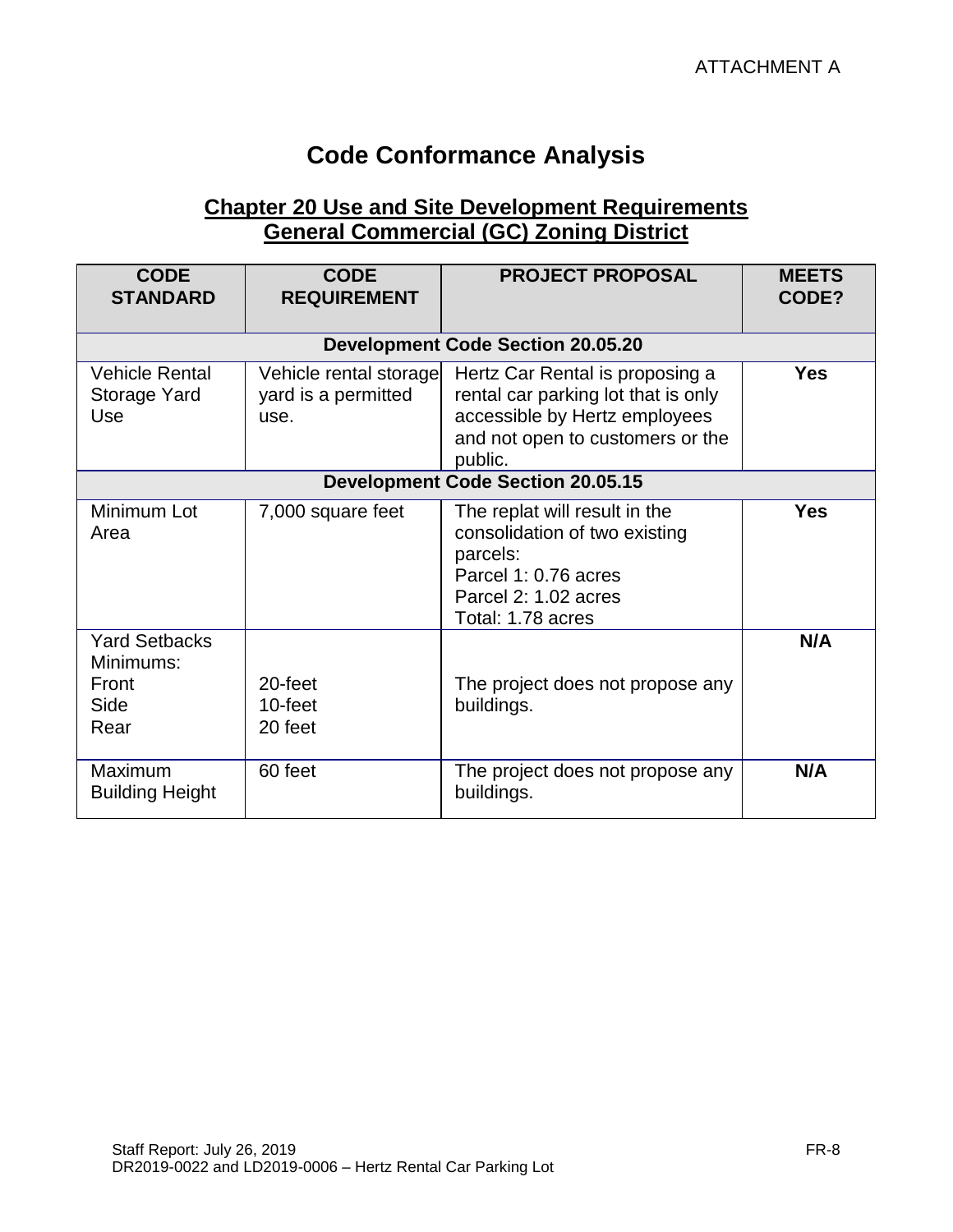# **Chapter 60 Special Requirements General Commercial (GC) Zoning District Zoning District**

| <b>CODE</b><br><b>STANDARD</b>                                             | <b>CODE REQUIREMENT</b>                                                                                                                                                                                                                                                                                                                                                                                                                                                                   | <b>PROJECT PROPOSAL</b>                                                                                                                                                                                                                                                                                                                                                                                                                                                                                                                               | <b>MEETS</b><br>CODE?     |  |
|----------------------------------------------------------------------------|-------------------------------------------------------------------------------------------------------------------------------------------------------------------------------------------------------------------------------------------------------------------------------------------------------------------------------------------------------------------------------------------------------------------------------------------------------------------------------------------|-------------------------------------------------------------------------------------------------------------------------------------------------------------------------------------------------------------------------------------------------------------------------------------------------------------------------------------------------------------------------------------------------------------------------------------------------------------------------------------------------------------------------------------------------------|---------------------------|--|
|                                                                            | <b>Development Code Section 60.05</b>                                                                                                                                                                                                                                                                                                                                                                                                                                                     |                                                                                                                                                                                                                                                                                                                                                                                                                                                                                                                                                       |                           |  |
| <b>Design Review</b><br>Principles,<br>Standards, and<br><b>Guidelines</b> | Requirements for new<br>development and<br>redevelopment.                                                                                                                                                                                                                                                                                                                                                                                                                                 | The proposal is to construct a<br>new parking lot for rental<br>cars, accessed by Hertz<br>employees.                                                                                                                                                                                                                                                                                                                                                                                                                                                 | See DR<br><b>Findings</b> |  |
|                                                                            | Development Code Section 60.15 - Land Division Standards                                                                                                                                                                                                                                                                                                                                                                                                                                  |                                                                                                                                                                                                                                                                                                                                                                                                                                                                                                                                                       |                           |  |
| <b>On-Site Surface</b><br>Contouring                                       | More than 10 feet and up to and<br>including 15 feet from property<br>line: Maximum of six (6) foot<br>slope differential from the<br>existing or finished elevation of<br>the abutting property.                                                                                                                                                                                                                                                                                         | There will be minimal grading<br>adjacent to the new parking<br>lot for a new low scale<br>landscape berm and grading<br>for site drainage.                                                                                                                                                                                                                                                                                                                                                                                                           | <b>Yes</b>                |  |
| Significant Trees and ground elevation.<br>Groves                          | 0 to 10 feet from the trunk of a<br>significant tree or grove: No<br>change in pre-development                                                                                                                                                                                                                                                                                                                                                                                            | The existing grade will be<br>substantially maintained with<br>minimal grading for the<br>landscaping, drainage and<br>parking lot drainage. The site<br>and adjacent properties do<br>not include any significant<br>trees or groves.                                                                                                                                                                                                                                                                                                                | N/A                       |  |
|                                                                            | Development Code Section 60.30 - Off-Street Parking                                                                                                                                                                                                                                                                                                                                                                                                                                       |                                                                                                                                                                                                                                                                                                                                                                                                                                                                                                                                                       |                           |  |
| Off-street motor<br>vehicle parking                                        | Parking as a Principal Use:<br>No parking ratio.<br>Adjacent Property to the west:<br>Service Business (Hertz):<br>Minimum: 3.0 parking spaces<br>per 1,000 square feet of gross<br>floor area, or 8 parking spaces<br>Maximum: 5.1 parking spaces<br>per 1,000 square feet of gross<br>floor area, or 13 parking spaces<br>Places of Worship (Westside<br>Chapel)<br>Minimum: 0.25 parking spaces<br>per seat at maximum<br>occupancy, or 6 parking spaces spaces for rental car parking | The proposed project would<br>require a minimum of 33<br>parking spaces for all uses on<br>site. A minimum of 27<br>parking spaces would be<br>required during the weekdays<br>for Hertz and Kennedy<br>Plumbing. The proposed<br>project would require a<br>minimum of 14 parking<br>spaces during the weekend<br>for Hertz and Westside<br>Chapel, as the chapel is only<br>open on Sunday and<br>Kennedy Plumbing is closed.<br>The site contains 46 parking<br>spaces for employees and<br>visitors and 91 parking<br>in the new lot. The project | <b>Yes</b>                |  |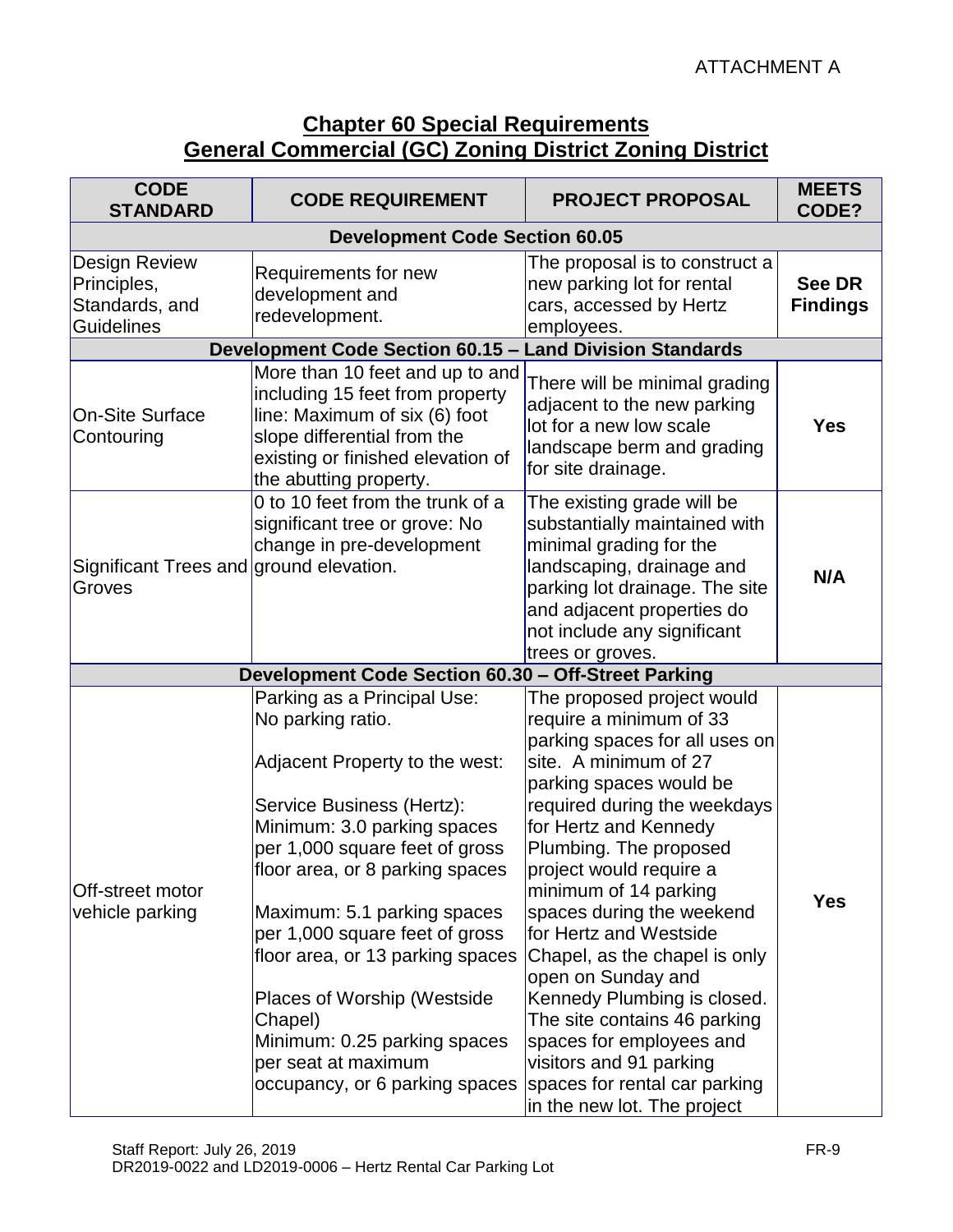|                                      | Maximum: 0.6 parking spaces<br>per seat at maximum<br>occupancy, or 13.2 parking<br>spaces                                            | provides more than the<br>required 33 parking spaces.                                                                                                  |     |
|--------------------------------------|---------------------------------------------------------------------------------------------------------------------------------------|--------------------------------------------------------------------------------------------------------------------------------------------------------|-----|
|                                      | Office (Kennedy Plumbing)<br>Minimum: 2.7 parking spaces<br>per 1,000 square feet of gross<br>floor area, or 17 parking spaces        |                                                                                                                                                        |     |
|                                      | Maximum: 3.4 parking spaces<br>per 1,000 square feet of gross<br>floor area, or 21 parking spaces                                     |                                                                                                                                                        |     |
|                                      | Warehousing (Kennedy<br>Plumbing)<br>Minimum: 0.3 parking spaces<br>per 1,000 square feet of gross<br>floor area, or 2 parking spaces |                                                                                                                                                        |     |
|                                      | Maximum: 0.4 parking spaces<br>per 1,000 square feet of gross<br>floor area, or 2 parking spaces                                      |                                                                                                                                                        |     |
| <b>Off-street bicycle</b><br>parking | Parking as a Principal use does<br>not require bicycle facilities.                                                                    | The applicant's proposal<br>includes new short term<br>bicycle parking on the<br>adjacent property to the west;<br>however, these are not<br>required. | N/A |
|                                      | Development Code Section 60.55 - Transportation                                                                                       |                                                                                                                                                        |     |
| Transportation<br>Facilities         | Regulations pertaining to the<br>construction or reconstruction of<br>transportation facilities.                                      | <b>Refer to Facilities Review</b><br>Committee findings herein.                                                                                        | N/A |
|                                      | Development Code Section 60.60 - Trees and Vegetation                                                                                 |                                                                                                                                                        |     |
| <b>Tree and Vegetation</b>           | Regulations pertaining to the<br>pruning, maintaining, and<br>migration/replacement of on-site findings herein.<br>trees.             | <b>Refer to Facilities Review</b>                                                                                                                      | N/A |
|                                      | Development Code Section 60.65 - Underground Utility                                                                                  |                                                                                                                                                        |     |
|                                      | Regulations pertaining to the<br>Underground Utilities requirement of placing utilities<br>underground.                               | All new services and utilities<br>shall be placed underground<br>pursuant to the conditions of<br>approval.                                            |     |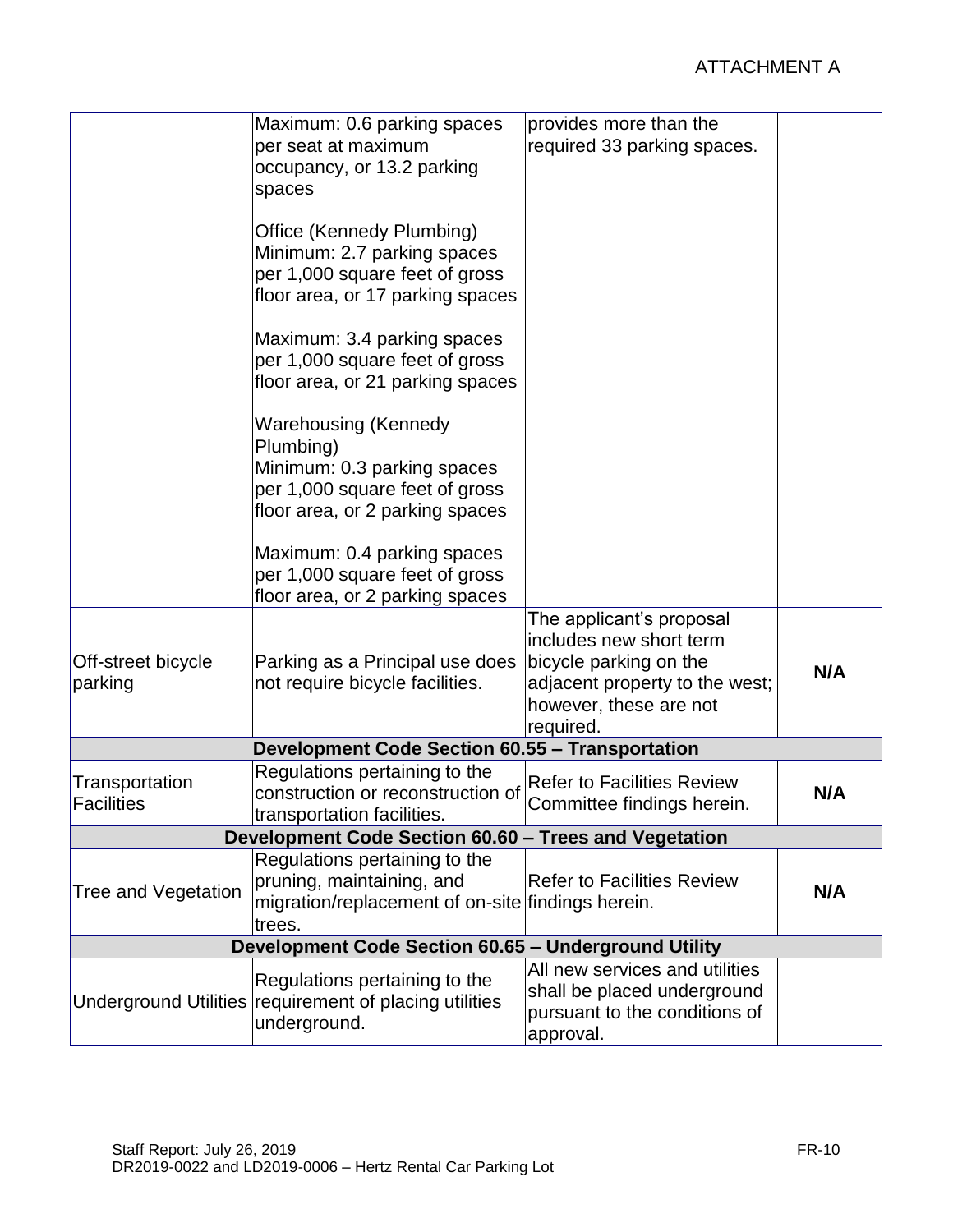## **ANALYSIS AND FINDINGS FOR DESIGN REVIEW TYPE TWO APPROVAL HERTZ RENTAL CAR PARKING LOT DR2019-0022**

#### **Section 40.20.05. Design Review Applications; Purpose**

*The purpose of Design Review is to promote Beaverton's commitment to the community's appearance, quality pedestrian environment, and aesthetic quality. It is intended that monotonous, drab, unsightly, dreary and inharmonious development will be discouraged. Design Review is also intended to conserve the City's natural amenities and visual character by insuring that proposals are properly related to their sites and to their surroundings by encouraging compatible and complementary development.*

#### **Section 40.20.15.2.C Approval Criteria**

*In order to approve a Design Review Two application, the decision making authority shall make findings of fact based on evidence provided by the applicant demonstrating that all the following criteria are satisfied:*

*1. The proposal satisfies the threshold requirements for a Design Review Two application.*

#### FINDING:

The applicant proposes a new rental car parking lot with associated circulation areas, accessible by car rental company employees only. Therefore, this proposal meets Threshold 7, below, and is subject to Design Review Two application review.

*Any new or change to existing on-site vehicular parking, maneuvering, and circulation area which adds paving or parking spaces.*

# **Therefore, staff finds that the proposal meets the criterion for approval.**

#### *2. All City application fees related to the application under consideration by the decision making authority have been submitted.*

#### FINDING:

The applicant paid the required associated fee for a Design Review Two application.

**Therefore, staff finds that the proposal meets the criterion for approval.**

# *3. The proposal contains all applicable application submittal requirements as specified in Section 50.25.1 of the Development Code.*

#### FINDING:

The applicant submitted the application on February 8, 2019 and was deemed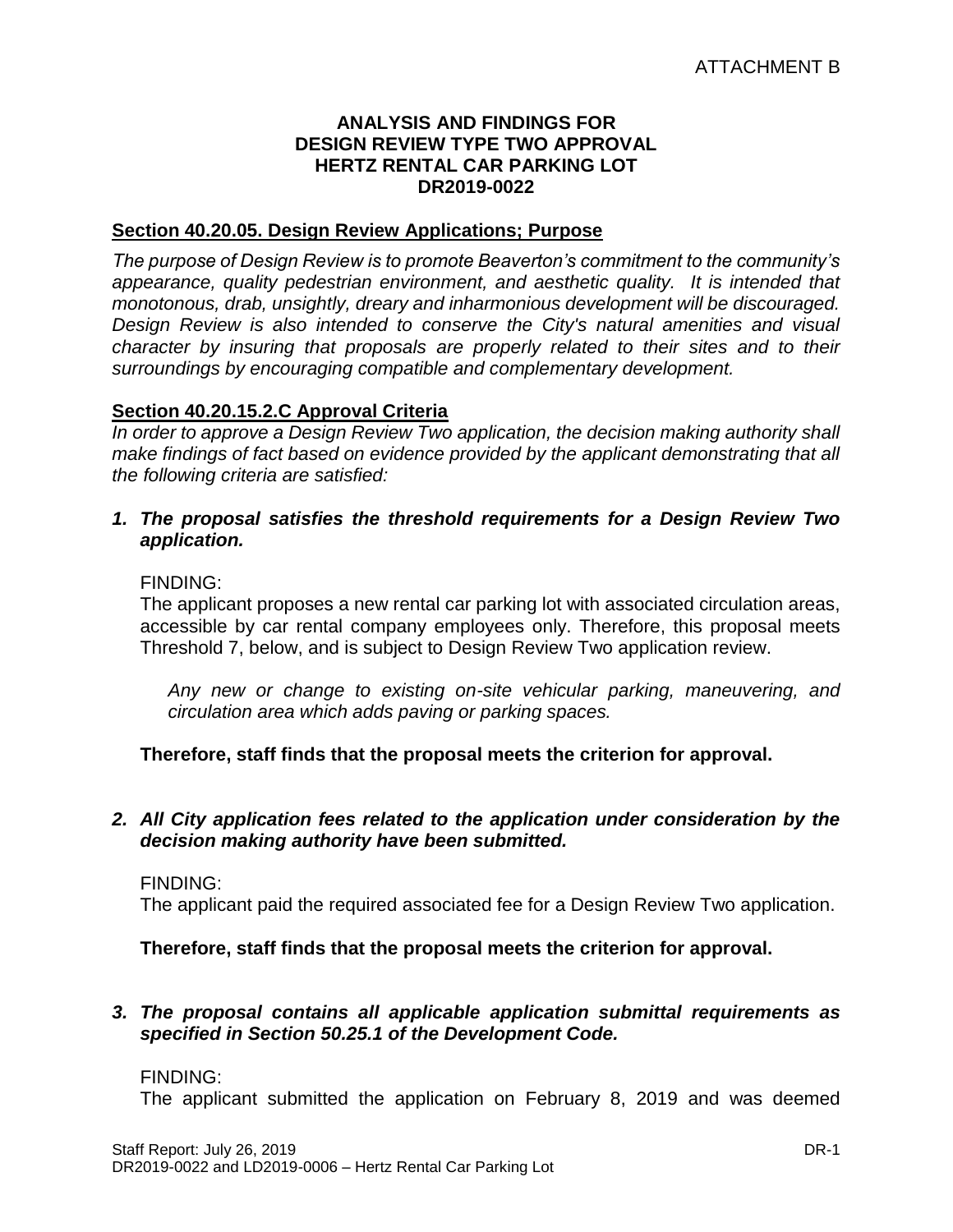complete June 3, 2019. In the review of the materials during the application review, staff finds that all applicable application submittal requirements, identified in Section 50.25.1 are contained within this proposal.

**Therefore, staff finds that the proposal meets the criterion for approval.**

# **4. The proposal is consistent with all applicable provisions of Sections 60.05.15 through 60.05.30 (Design Standards).**

# FINDING:

Staff cites the findings in the Design Review Standard Analysis chart in this report which evaluate the project in response to applicable Code standards of Sections 60.05.15 through 60.05.30 (Design Standards). In part, the chart provides a summary response to design review standards determined to be applicable in the subject case. The applicant's plans and materials show compliance with these standards.

**Therefore, staff finds that by meeting the conditions of approval the proposal meets the criterion for approval.**

**5. For additions to or modifications of existing development, the proposal is consistent with all applicable provisions of Sections 60.05.15 through 60.05.30 (Design Standards) or can demonstrate that the additions or modifications are moving towards compliance of specific Design Standards if any of the following conditions exist:**

# FINDING:

The proposed car rental parking lot is a new facility and not addition or modification of an existing development. The property is currently vacant (grass field).

# **Therefore, staff finds the criterion approval is not applicable.**

# *6. Applications and documents related to the request, which will require further City approval, shall be submitted to the City in the proper sequence.*

# FINDING:

The applicant has submitted this Design Review Two application with a Land Division application for a Replat One. Concurrent review of the applications satisfies this criterion. The Design Review Two is dependent upon Replat One approval; therefore, staff recommends a condition of approval requiring the approval of the Replat One application. No other applications are required of the applicant at this stage of City review.

# **Therefore, staff finds the proposal meets the criterion for approval.**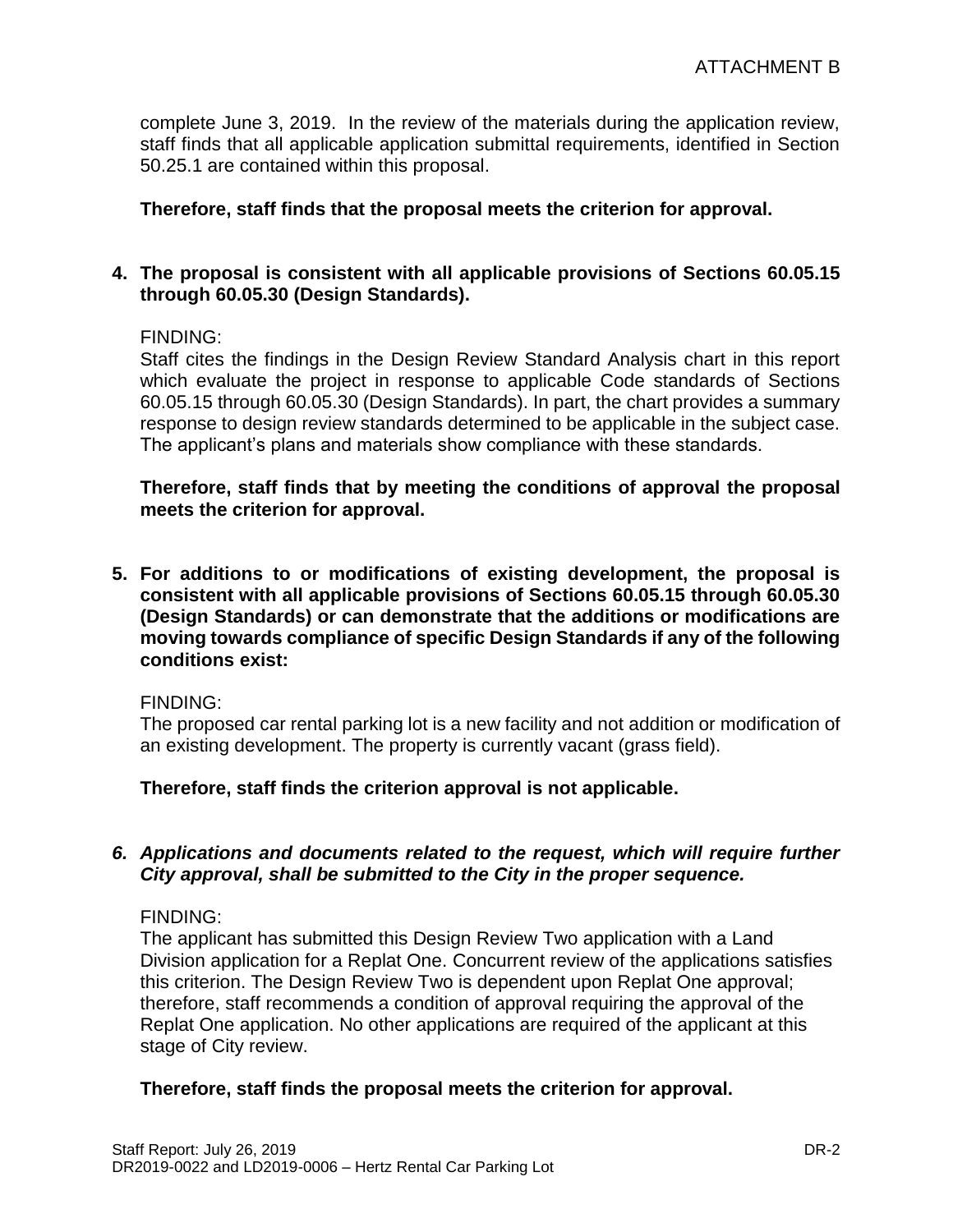# **Recommendation**

Based on the facts and findings presented, staff recommend **APPROVAL** of **DR2019-0022 (Hertz Rental Car Parking Lot),** subject to the conditions below (Attachment D).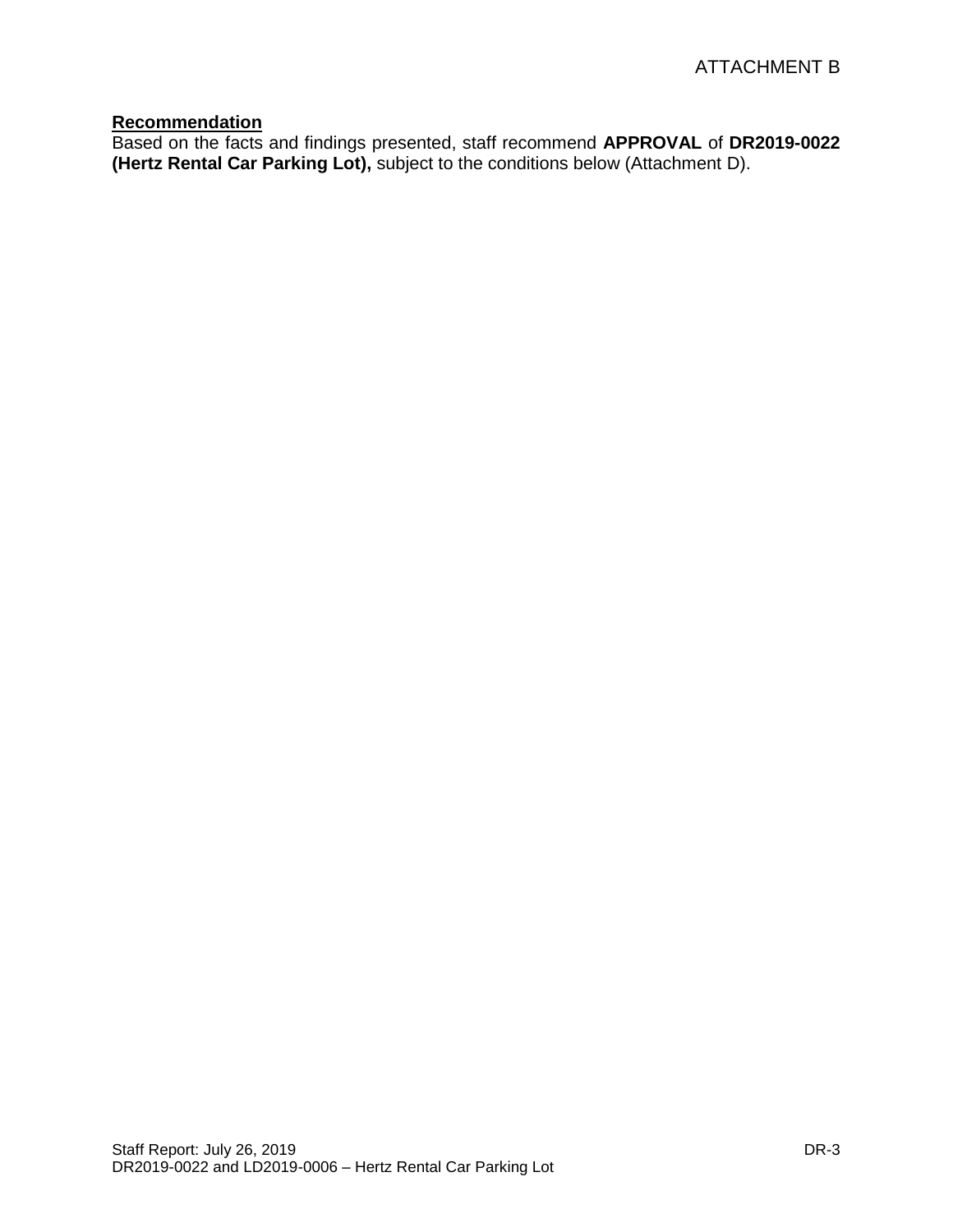# **Design Review Standards Analysis**

# **Section 60.05.15 Building Design and Orientation**

| <b>DESIGN STANDARD</b>                                                                                                                                                                                                                     | <b>PROJECT PROPOSAL</b>                      | <b>MEETS</b><br><b>STANDARD</b> |
|--------------------------------------------------------------------------------------------------------------------------------------------------------------------------------------------------------------------------------------------|----------------------------------------------|---------------------------------|
|                                                                                                                                                                                                                                            | <b>Building Articulation and Variety</b>     |                                 |
| 60.05.15.1.B and C<br>Buildings visible from<br>and within 200 feet of<br>an adjacent public<br>street shall have a<br>minimum portion30%<br>articulation and variety                                                                      | No buildings are proposed with this project. | N/A                             |
|                                                                                                                                                                                                                                            | <b>Roof Forms</b>                            |                                 |
| 60.05.15.2.C<br>All roofs with a slope of<br>less than 4/12 pitch<br>shall be articulated with<br>a parapet wall that<br>must project vertically<br>above the roof line at<br>least twelve (12)<br>inches or<br>architecturally<br>treated | No buildings are proposed with this project  | N/A                             |
|                                                                                                                                                                                                                                            | <b>Primary Building Entrances</b>            |                                 |
| 60.05.15.3<br>Weather protection for<br>primary entrance                                                                                                                                                                                   | No buildings are proposed with this project  | N/A                             |
| <b>Exterior Building Materials</b>                                                                                                                                                                                                         |                                              |                                 |
| 60.05.15.4.B<br>Maximum 30% of<br>primary elevation to be<br>plain, smooth,<br>unfinished concrete,<br>concrete block,<br>plywood and sheet<br>pressboard                                                                                  | No buildings are proposed with this project  | N/A                             |
| 60.05.15.4.C<br>Non-residential<br>foundation                                                                                                                                                                                              | No buildings are proposed with this project  | N/A                             |
| <b>Roof-Mounted Equipment</b>                                                                                                                                                                                                              |                                              |                                 |
| $60.05.15.5.A - C$<br><b>Equipment screening</b>                                                                                                                                                                                           | No buildings are proposed with this project  | N/A                             |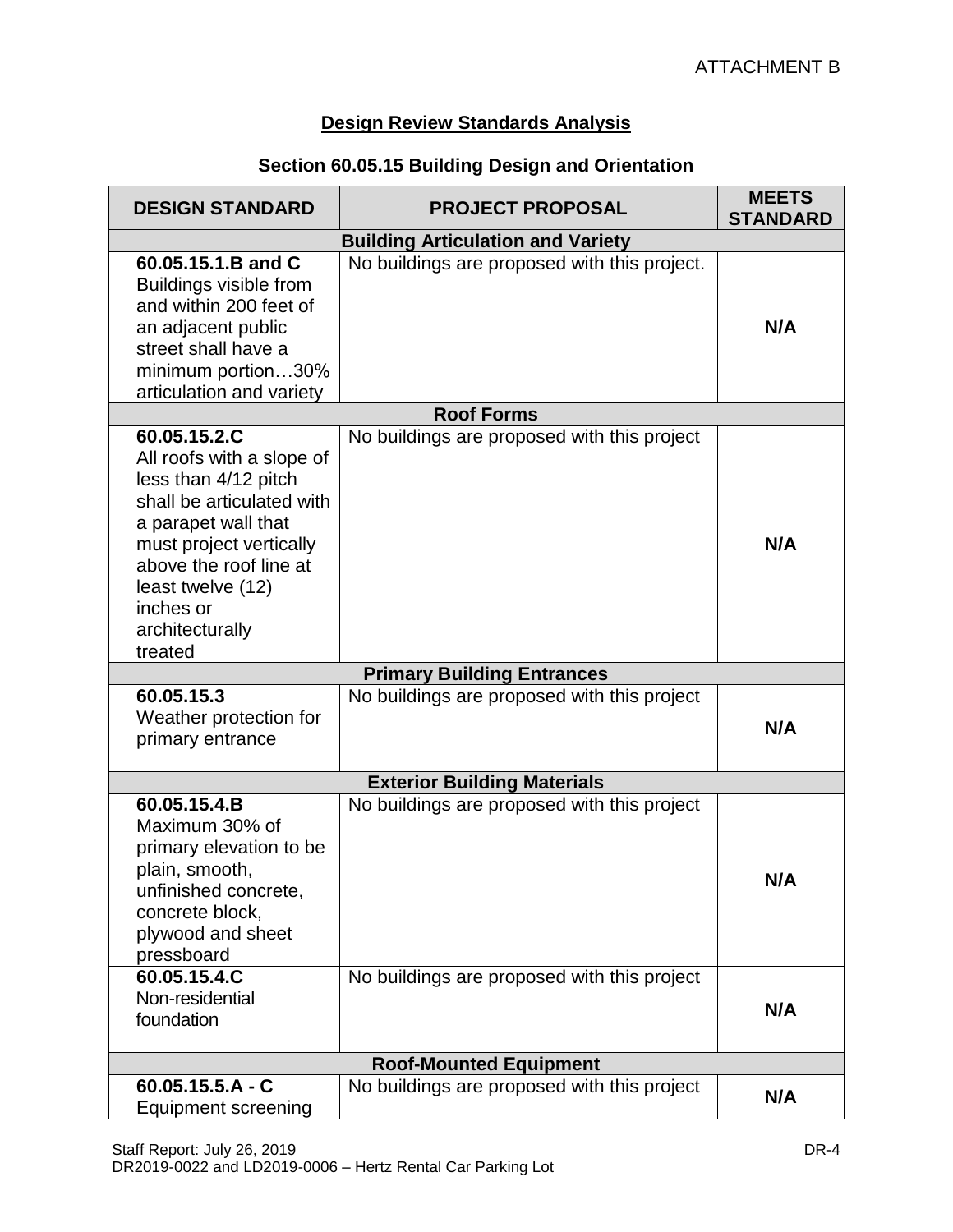| <b>DESIGN STANDARD</b>                                                                             | <b>PROJECT PROPOSAL</b>                                                  | <b>MEETS</b><br><b>STANDARD</b> |
|----------------------------------------------------------------------------------------------------|--------------------------------------------------------------------------|---------------------------------|
|                                                                                                    | Building Location and Orientation along Streets in MU and Com. Districts |                                 |
| 60.05.15.6.B<br>Building occupancy on<br>street frontage<br>requirement                            | No buildings are proposed with this project                              | N/A                             |
| 60.05.15.6.C<br>Buildings shall be<br>located no farther than<br>20 feet from the<br>property line | No buildings are proposed with this project                              | N/A                             |
| 60.05.15.6.D-F<br>Major Pedestrian<br>Route                                                        | No buildings are proposed with this project                              | N/A                             |
| <b>Building Scale along Major Pedestrian Routes</b>                                                |                                                                          |                                 |
| 60.05.15.7<br><b>Building scale</b>                                                                | The site is not located along a major<br>pedestrian route.               | N/A                             |
| <b>Ground Floor Elevation on Commercial and Multiple Use Buildings</b>                             |                                                                          |                                 |
| 60.05.15.8.A.3<br>Glazing required                                                                 | No buildings are proposed with this project                              | N/A                             |

# **Section 60.05.20 Circulation and Parking Design**

| <b>DESIGN STANDARD</b>                                                                   | <b>PROJECT</b><br><b>PROPOSAL</b>                                                                                                                                                                                                                                                                                                                                  | <b>MEETS</b><br><b>STANDARD</b> |  |
|------------------------------------------------------------------------------------------|--------------------------------------------------------------------------------------------------------------------------------------------------------------------------------------------------------------------------------------------------------------------------------------------------------------------------------------------------------------------|---------------------------------|--|
|                                                                                          | <b>Connections to the public street system</b>                                                                                                                                                                                                                                                                                                                     |                                 |  |
| 60.05.20.1<br>Connect on-site<br>circulation to existing<br>and planned street<br>system | Access to SW Farmington Road will be<br>taken from the existing sidewalk on the<br>abutting property to the west, consistent<br>with the Comprehensive Plan<br><b>Transportation Element. The project</b><br>includes on-site pedestrian, bicycle, and<br>vehicle circulation systems that will<br>utilize these existing connections to<br>public street systems. | <b>YES</b>                      |  |
|                                                                                          | Loading Areas, solid waste facilities and similar improvements                                                                                                                                                                                                                                                                                                     |                                 |  |
| 60.05.20.2.A<br>Screen from public<br>view                                               | No trash and recycling facilities are<br>proposed.                                                                                                                                                                                                                                                                                                                 | N/A                             |  |
| 60.05.20.2.B-D<br>Loading docks and<br>loading zones                                     | No loading docks or outdoor storage<br>areas are proposed with this<br>application. No chain-link fence<br>screening is proposed.                                                                                                                                                                                                                                  | N/A                             |  |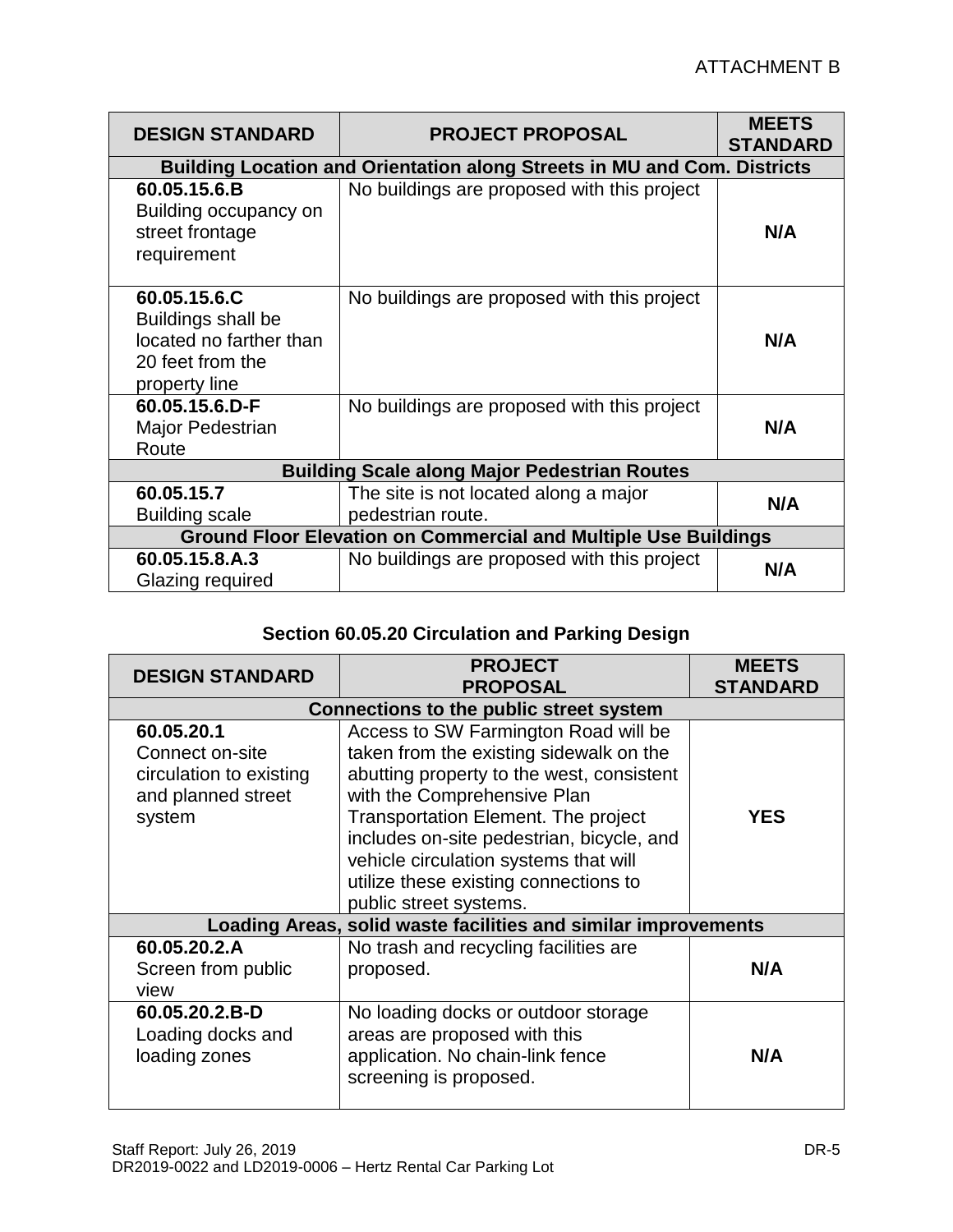| <b>DESIGN STANDARD</b>                         | <b>PROJECT</b><br><b>PROPOSAL</b>                                                                                                                                                                                                                                                                                                                                                                                                                                                                                     | <b>MEETS</b><br><b>STANDARD</b> |
|------------------------------------------------|-----------------------------------------------------------------------------------------------------------------------------------------------------------------------------------------------------------------------------------------------------------------------------------------------------------------------------------------------------------------------------------------------------------------------------------------------------------------------------------------------------------------------|---------------------------------|
| 60.05.20.2.E                                   | Loading is not an activity associated                                                                                                                                                                                                                                                                                                                                                                                                                                                                                 |                                 |
| Loading vehicles                               | with the car rental parking lot.                                                                                                                                                                                                                                                                                                                                                                                                                                                                                      | N/A                             |
|                                                | <b>Pedestrian Circulation</b>                                                                                                                                                                                                                                                                                                                                                                                                                                                                                         |                                 |
| 60.05.20.3.A<br>Link to adjacent<br>facilities | There are existing pedestrian<br>connections on the abutting property to<br>the west where the subject property will<br>be taking access for vehicular and<br>pedestrian access. The existing<br>sidewalk connects with the abutting<br>public street system, consistent with the<br><b>Comprehensive Plan Transportation</b><br>Element.<br>The new parking lot can be accessed<br>from the public right-of-way through the<br>adjacent lot to the west and a new<br>pedestrian walkway across the drive<br>aisle.   | <b>YES</b>                      |
| 60.05.20.3.B<br>Direct walkway<br>connection   | The project does not include a new<br>building, therefore there is no primary<br>entrance.                                                                                                                                                                                                                                                                                                                                                                                                                            | N/A                             |
| 60.05.20.3.C<br>Walkways every 300'            | The development site has<br>approximately 12 feet of street frontage<br>because this is a flag lot. The primary<br>access will be through the abutting<br>property to the west, which has<br>approximately 114 feet of street<br>frontage. The existing frontage and<br>building location will be maintained and<br>provides for one pedestrian walkway.                                                                                                                                                              | <b>YES</b>                      |
| 60.05.20.3.D<br>Physical separation            | The subject property includes a car<br>rental parking lot that is only accessible<br>to the rental car company employees<br>and does not provide physically<br>separation of pedestrian walkways.<br>Since this area is not open to the public<br>or customers, the company will manage<br>the access and safety of this parking lot.<br>Customers and the general public will<br>access the site on the abutting lot to the<br>west, which has existing parking and<br>separated walkway that will be<br>maintained. | <b>YES</b>                      |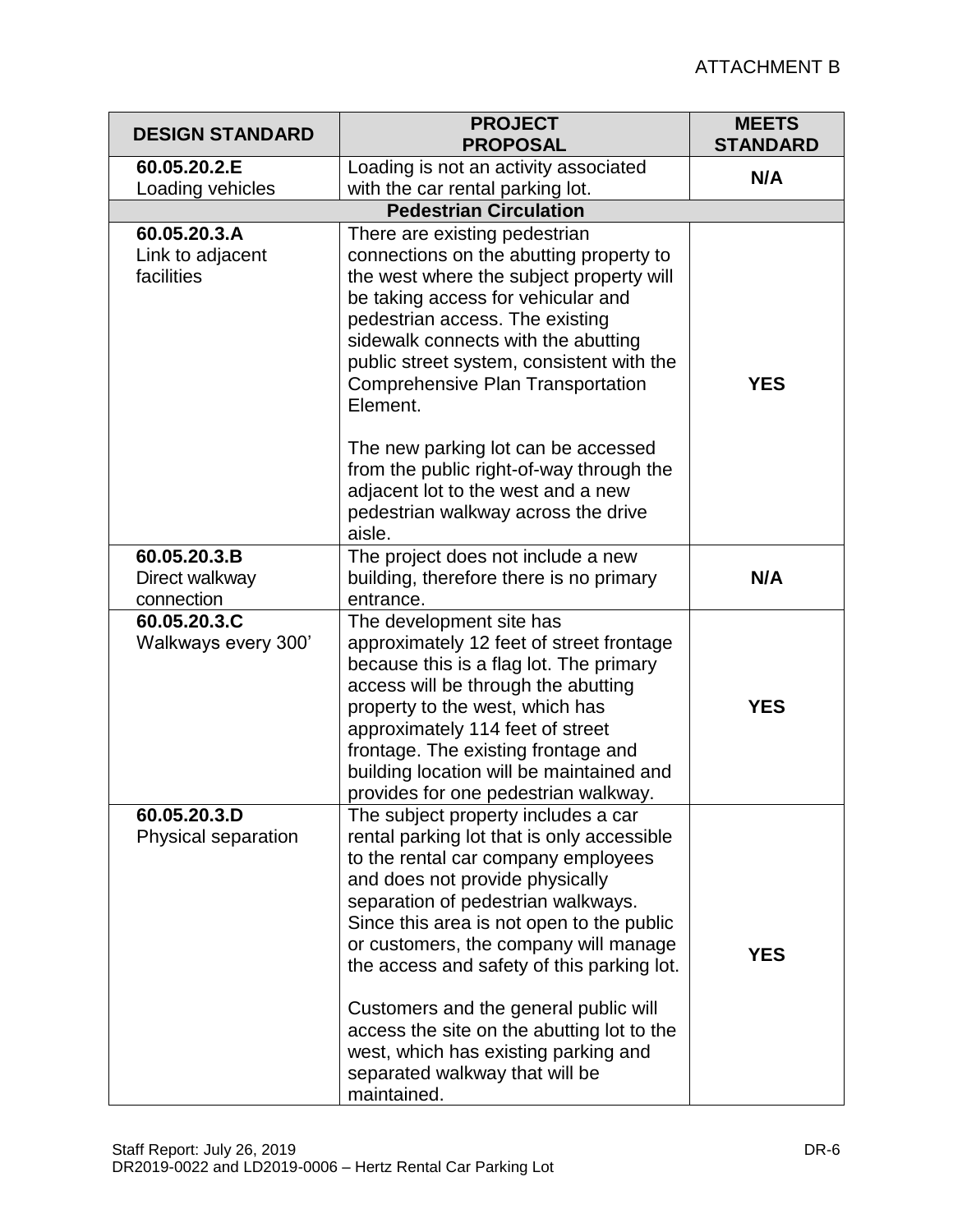| <b>DESIGN STANDARD</b>                                                          | <b>PROJECT</b>                                                                                             | <b>MEETS</b>    |
|---------------------------------------------------------------------------------|------------------------------------------------------------------------------------------------------------|-----------------|
|                                                                                 | <b>PROPOSAL</b>                                                                                            | <b>STANDARD</b> |
| 60.05.20.3.E<br>Distinct paving                                                 | Where proposed pedestrian routes for<br>car rental employees to cross drive                                |                 |
|                                                                                 | aisles, they will be constructed of a                                                                      |                 |
|                                                                                 | contrasting material; sidewalks will be                                                                    |                 |
|                                                                                 | concrete and drive aisles will be                                                                          | YES-w/COA       |
|                                                                                 | constructed of asphalt. A condition of                                                                     |                 |
|                                                                                 | approval has been added requiring the                                                                      |                 |
|                                                                                 | paving be constructed of a contrasting                                                                     |                 |
|                                                                                 | material.                                                                                                  |                 |
| 60.05.20.3.F                                                                    | Proposed sidewalks through the site will                                                                   |                 |
| 5' minimum width                                                                | have at least 5 feet of unobstructed                                                                       |                 |
|                                                                                 | width. A condition of approval has been                                                                    | YES - w/ COA    |
|                                                                                 | added requiring the paving be a                                                                            |                 |
|                                                                                 | minimum of 5-feet in width.                                                                                |                 |
|                                                                                 | <b>Street Frontages and Parking Areas</b>                                                                  |                 |
| 60.05.20.4.A                                                                    | No surface parking is proposed to abut                                                                     |                 |
| Screen from public                                                              | a public street with this application.                                                                     | N/A             |
| view                                                                            |                                                                                                            |                 |
|                                                                                 | <b>Parking and Landscaping</b>                                                                             |                 |
| 60.05.20.5.A-D                                                                  | The private parking lot is not required                                                                    |                 |
| Parking area                                                                    | parking; therefore, parking lot                                                                            | N/A             |
| landscaping                                                                     | landscaping is not required.                                                                               |                 |
| <b>Off-Street Parking Frontages in Multiple-Use Districts</b>                   |                                                                                                            |                 |
| 60.05.20.6                                                                      | The site is not located on a Major                                                                         |                 |
| Off-street parking                                                              | Pedestrian Route and does not include                                                                      | N/A             |
| frontages                                                                       | detached residential development.                                                                          |                 |
|                                                                                 | Sidewalks Along Streets and Primary Building Elevations in Multiple-Use and<br><b>Commercial Districts</b> |                 |
| 60.05.20.7.A-B                                                                  | Sidewalks that are internal to the site all                                                                |                 |
| <b>Required sidewalk</b>                                                        | meet the 10-foot minimum requirement.                                                                      |                 |
| widths                                                                          | The public sidewalk on SW Farmington                                                                       |                 |
|                                                                                 | Road is a curb tight sidewalk that will be                                                                 | <b>Yes</b>      |
|                                                                                 | maintained. Improvements in the public                                                                     |                 |
|                                                                                 | right-of-way are not proposed or                                                                           |                 |
|                                                                                 | required.                                                                                                  |                 |
|                                                                                 | Connect on-site buildings, parking, and other improvements with identifiable                               |                 |
| streets and drive aisles in Residential, Multiple-Use, and Commercial Districts |                                                                                                            |                 |
| 60.05.20.8.A-B                                                                  | The driveway will not be developed as a                                                                    |                 |
| Drive aisles to be                                                              | public street.                                                                                             |                 |
| designed as public                                                              |                                                                                                            |                 |
| streets, if applicable                                                          |                                                                                                            | N/A             |
|                                                                                 |                                                                                                            |                 |
|                                                                                 |                                                                                                            |                 |
|                                                                                 |                                                                                                            |                 |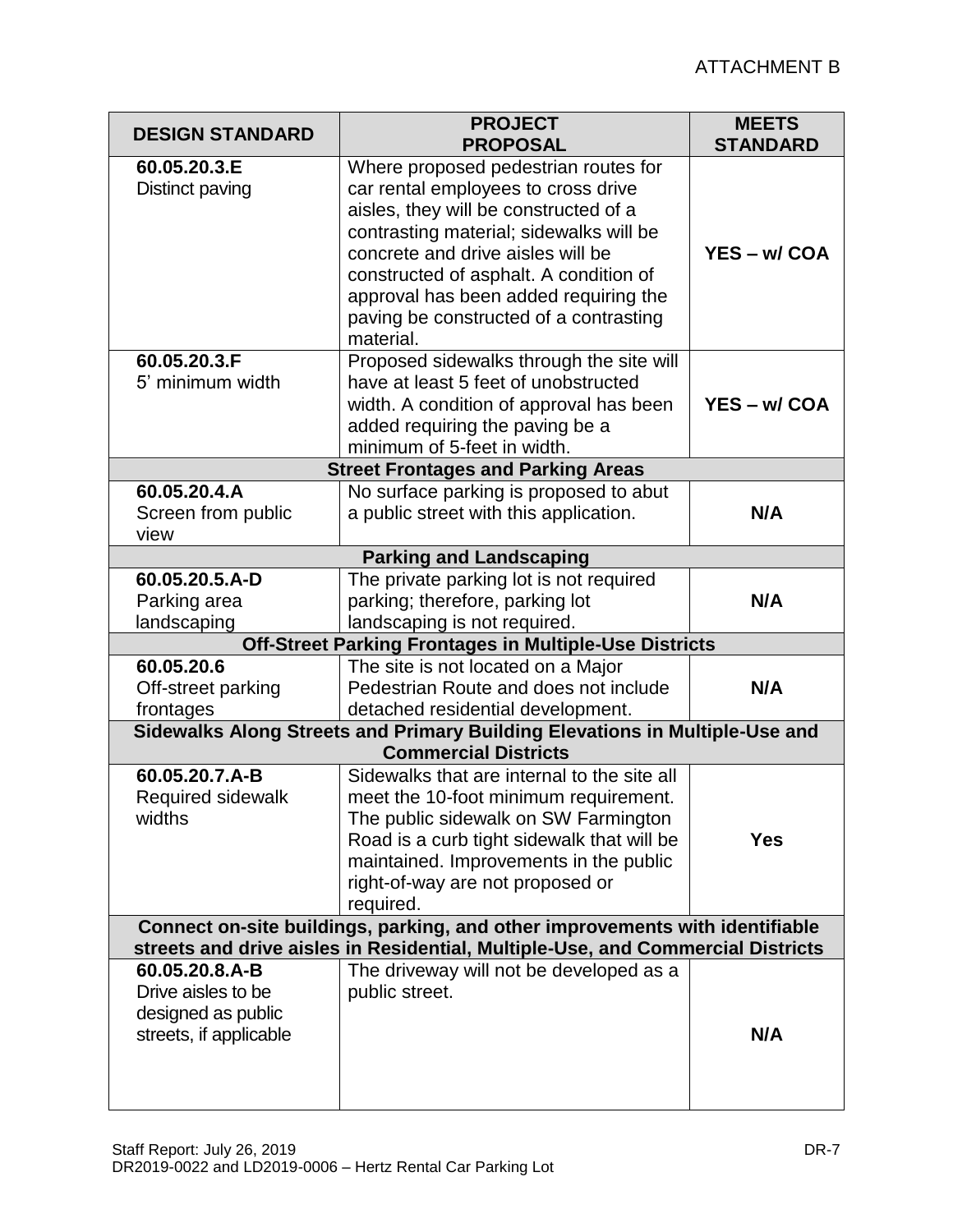| <b>DESIGN STANDARD</b>                         | <b>PROJECT</b><br><b>PROPOSAL</b>   | <b>MEETS</b><br><b>STANDARD</b> |
|------------------------------------------------|-------------------------------------|---------------------------------|
| <b>Ground Floor uses in parking structures</b> |                                     |                                 |
| 60.05.20.9<br>Parking structure                | No parking structures are proposed. | N/A                             |

# **Section 60.05.25 Landscape, Open Space, and Natural Areas Design Standards**

| <b>DESIGN STANDARD</b>                        | <b>PROJECT</b>                                                                                                                                                                                                                                                                                                                                                                                                                                                                                                                                                                                               | <b>MEETS</b>    |
|-----------------------------------------------|--------------------------------------------------------------------------------------------------------------------------------------------------------------------------------------------------------------------------------------------------------------------------------------------------------------------------------------------------------------------------------------------------------------------------------------------------------------------------------------------------------------------------------------------------------------------------------------------------------------|-----------------|
|                                               | <b>PROPOSAL</b>                                                                                                                                                                                                                                                                                                                                                                                                                                                                                                                                                                                              | <b>STANDARD</b> |
|                                               | <b>Minimum Landscaping</b>                                                                                                                                                                                                                                                                                                                                                                                                                                                                                                                                                                                   |                 |
| 60.05.25.5.A.1<br>Minimum landscape<br>15%    | The total landscaped area of the site is<br>27,000 square feet of landscaping<br>which is 34.8 percent of the site, where<br>11,630 square feet is required.                                                                                                                                                                                                                                                                                                                                                                                                                                                 | <b>YES</b>      |
| 60.05.25.5.B<br><b>Planting Requirements</b>  | All new landscaping has been designed<br>to meet the minimum landscaping<br>requirements including: 36 trees where<br>15 trees are required. The landscape<br>plan provides a list of shrubs, but not<br>the number of proposed shrubs. A<br>condition of approval has been added<br>requiring that one, shrub be planted for<br>every 400 square feet of required<br>landscaping, which equals 29 evergreen<br>shrubs. Live ground cover consisting of<br>low-height plants, or shrubs, or grass<br>shall be planted in the portion of the<br>landscaped area not occupied by trees<br>or evergreen shrubs. | YES - w/ COA    |
| 60.05.25.5.C<br><b>Pedestrian Plaza</b>       | A pedestrian plaza is not proposed.                                                                                                                                                                                                                                                                                                                                                                                                                                                                                                                                                                          | N/A             |
| 60.05.25.5.D<br>Foundation<br>Landscaping     | No buildings are proposed with this<br>project.                                                                                                                                                                                                                                                                                                                                                                                                                                                                                                                                                              | N/A             |
|                                               | <b>Retaining Walls</b>                                                                                                                                                                                                                                                                                                                                                                                                                                                                                                                                                                                       |                 |
| 60.05.25.8<br><b>Retaining Walls</b>          | No retaining walls are proposed with<br>this application.                                                                                                                                                                                                                                                                                                                                                                                                                                                                                                                                                    | N/A             |
| <b>Fences and Walls</b>                       |                                                                                                                                                                                                                                                                                                                                                                                                                                                                                                                                                                                                              |                 |
| 60.05.25.9.A and B<br><b>Fences and Walls</b> | Fencing or screen walls are not<br>proposed. The landscaping plan<br>provides landscape screening around<br>the perimeter of the storage yard. A<br>double swing bar security gate is<br>proposed at the storage yard access<br>which will be closed an locked during                                                                                                                                                                                                                                                                                                                                        | N/A             |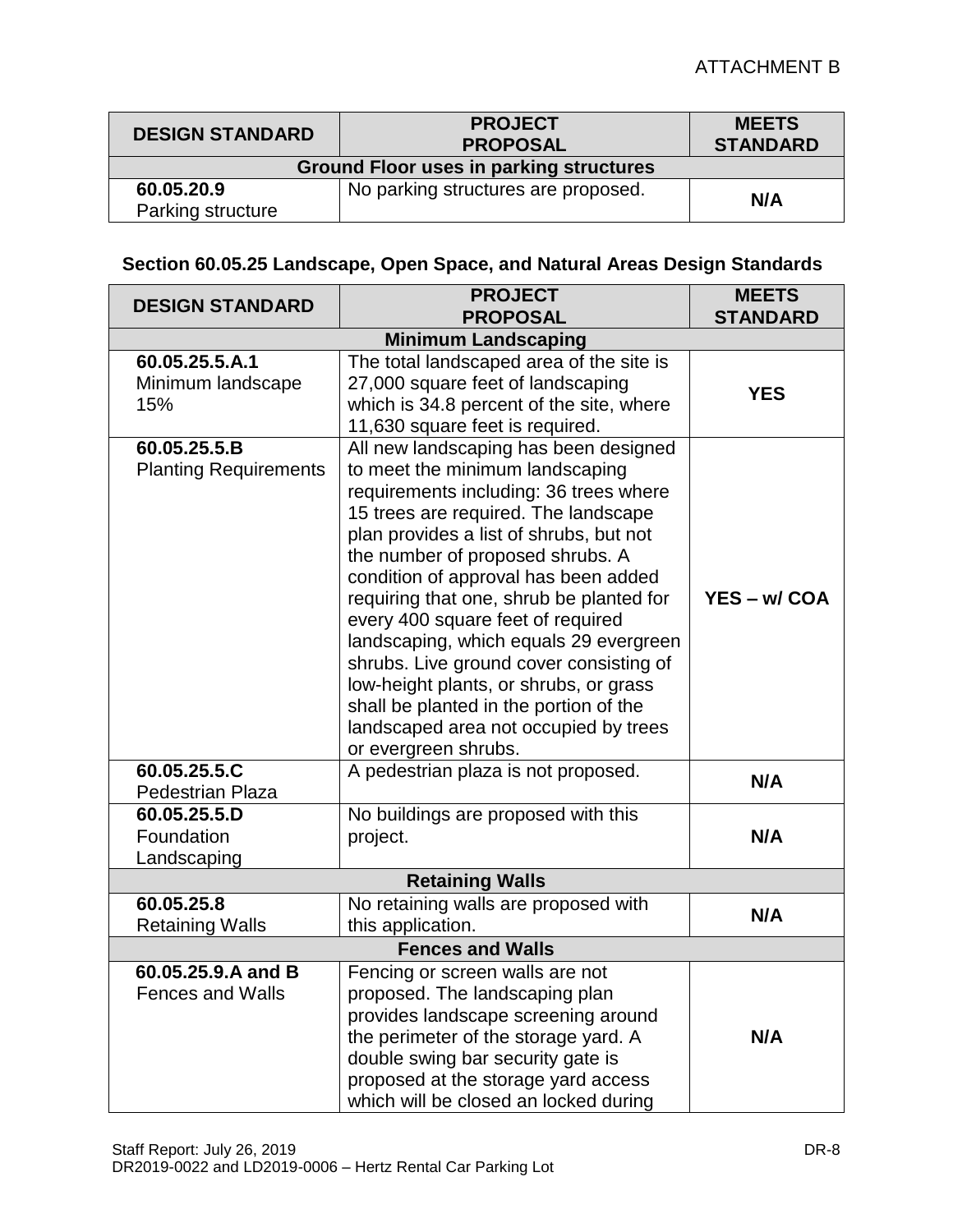| <b>DESIGN STANDARD</b>                                                                                    | <b>PROJECT</b><br><b>PROPOSAL</b>                                                | <b>MEETS</b><br><b>STANDARD</b> |  |
|-----------------------------------------------------------------------------------------------------------|----------------------------------------------------------------------------------|---------------------------------|--|
|                                                                                                           | non-operating hours.                                                             |                                 |  |
| 60.05.25.9.C<br>Masonry walls                                                                             | No masonry walls are proposed with<br>this application.                          | N/A                             |  |
| 60.05.25.9.E                                                                                              | No fences or wall are proposed in a                                              |                                 |  |
| <b>Fence Heights</b>                                                                                      | required front yard or along collector or<br>arterial streets.                   | N/A                             |  |
| Minimize Significant Changes To Existing On-Site Surface Contours<br><b>At Residential Property Lines</b> |                                                                                  |                                 |  |
| 60.05.25.10.A-B<br>Minimize grade                                                                         | The proposal does not change existing<br>on-site surface contours at residential | N/A                             |  |
| changes                                                                                                   | property lines.                                                                  |                                 |  |
| Integrate water quality, quantity, or both facilities                                                     |                                                                                  |                                 |  |
| 60.05.25.11<br>Location of facilities                                                                     | No non-vaulted surface stormwater<br>detention and treatment facilities with a   |                                 |  |
|                                                                                                           | side slope greater than 2:1 are                                                  | N/A                             |  |
|                                                                                                           | proposed between a street and the front<br>of an adjacent building.              |                                 |  |
|                                                                                                           | <b>Natural Areas</b>                                                             |                                 |  |
| 60.05.25.12                                                                                               | No streams, wetlands, significant trees                                          |                                 |  |
| No encroachment into                                                                                      | and significant tree groves are located                                          | N/A                             |  |
| buffer areas.<br>on or near the subject site.<br><b>Landscape Buffering Requirements</b>                  |                                                                                  |                                 |  |
| 60.05.25.13                                                                                               | The site is zoned GC and abuts other                                             |                                 |  |
| Landscape buffering                                                                                       | GC zoned properties. No buffer areas                                             |                                 |  |
| between contrasting                                                                                       | are required.                                                                    |                                 |  |
| zoning districts or non-                                                                                  |                                                                                  | N/A                             |  |
| residential use in the                                                                                    |                                                                                  |                                 |  |
| residential zone.                                                                                         |                                                                                  |                                 |  |

# **Section 60.05.30 Lighting Design Standards**

| <b>DESIGN STANDARD</b>                                               | <b>PROJECT</b><br><b>PROPOSAL</b>                                                                                                                                                                                                                   | <b>MEETS</b><br><b>STANDARD</b> |
|----------------------------------------------------------------------|-----------------------------------------------------------------------------------------------------------------------------------------------------------------------------------------------------------------------------------------------------|---------------------------------|
| Adequate on-site lighting and minimize glare on adjoining properties |                                                                                                                                                                                                                                                     |                                 |
| 60.05.30.1.A-E<br><b>Lighting Design</b><br><b>Standards</b>         | As shown on the photometric plan,<br>lighting will be provided throughout<br>vehicle and pedestrian circulation areas<br>in the proposed parking lot. The<br>photometric plan provides candle-foot<br>measurements which meets the<br>requirements. | <b>YES</b>                      |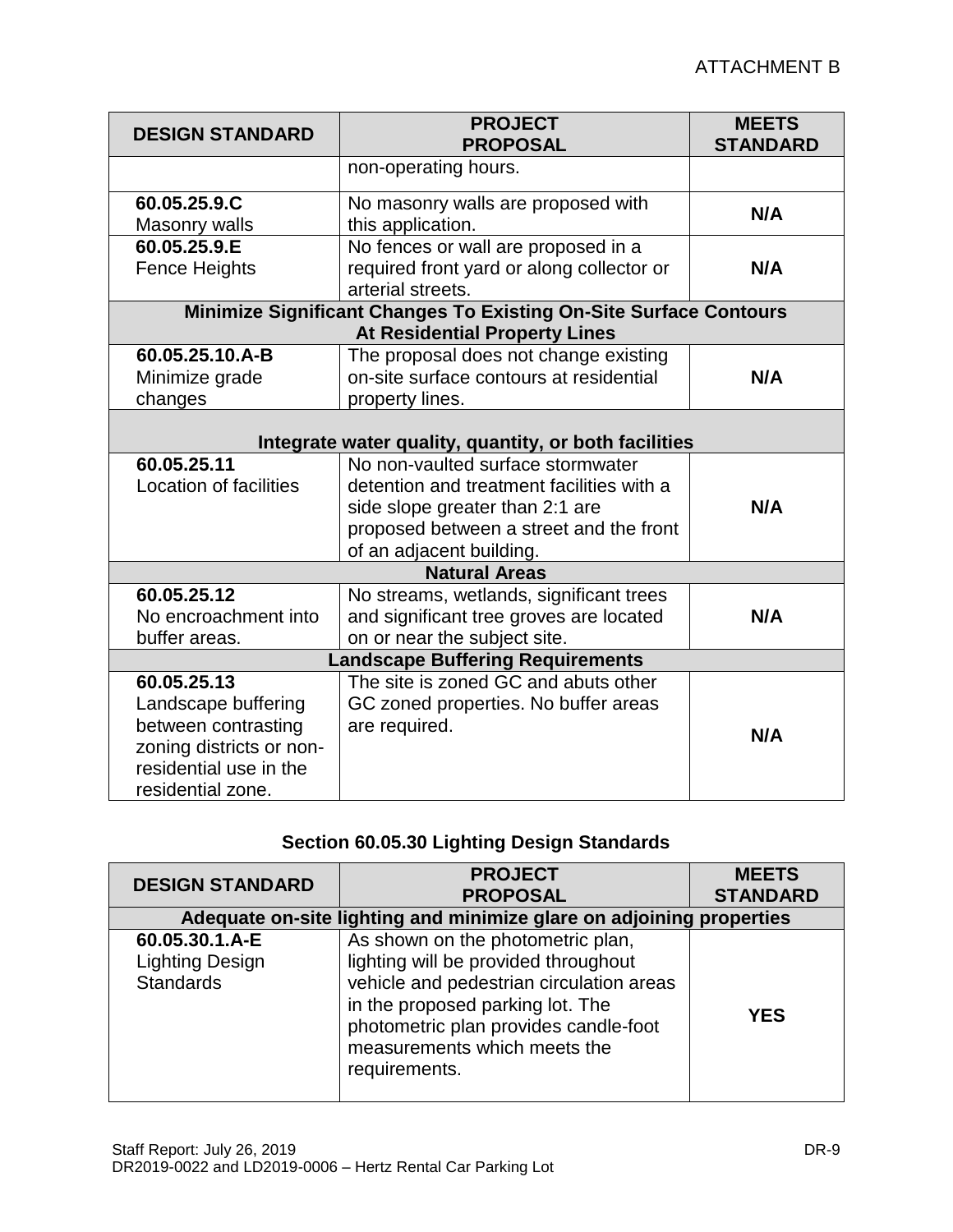| <b>DESIGN STANDARD</b>                       | <b>PROJECT</b>                                                                                                                                                                                                                                                                         | <b>MEETS</b>    |
|----------------------------------------------|----------------------------------------------------------------------------------------------------------------------------------------------------------------------------------------------------------------------------------------------------------------------------------------|-----------------|
|                                              | <b>PROPOSAL</b>                                                                                                                                                                                                                                                                        | <b>STANDARD</b> |
| Pedestrian-scale on-site lighting            |                                                                                                                                                                                                                                                                                        |                 |
| 60.05.30.2.A-C<br><b>Pedestrian Lighting</b> | The applicant provided cut sheets for<br>the lighting fixtures for the pole-mounted<br>luminaires. The pole mounted<br>luminaires are 25-feet in height, where<br>30 foot light poles are allowed for on-<br>site vehicular circulation areas in non-<br>residential zoning districts. | <b>YES</b>      |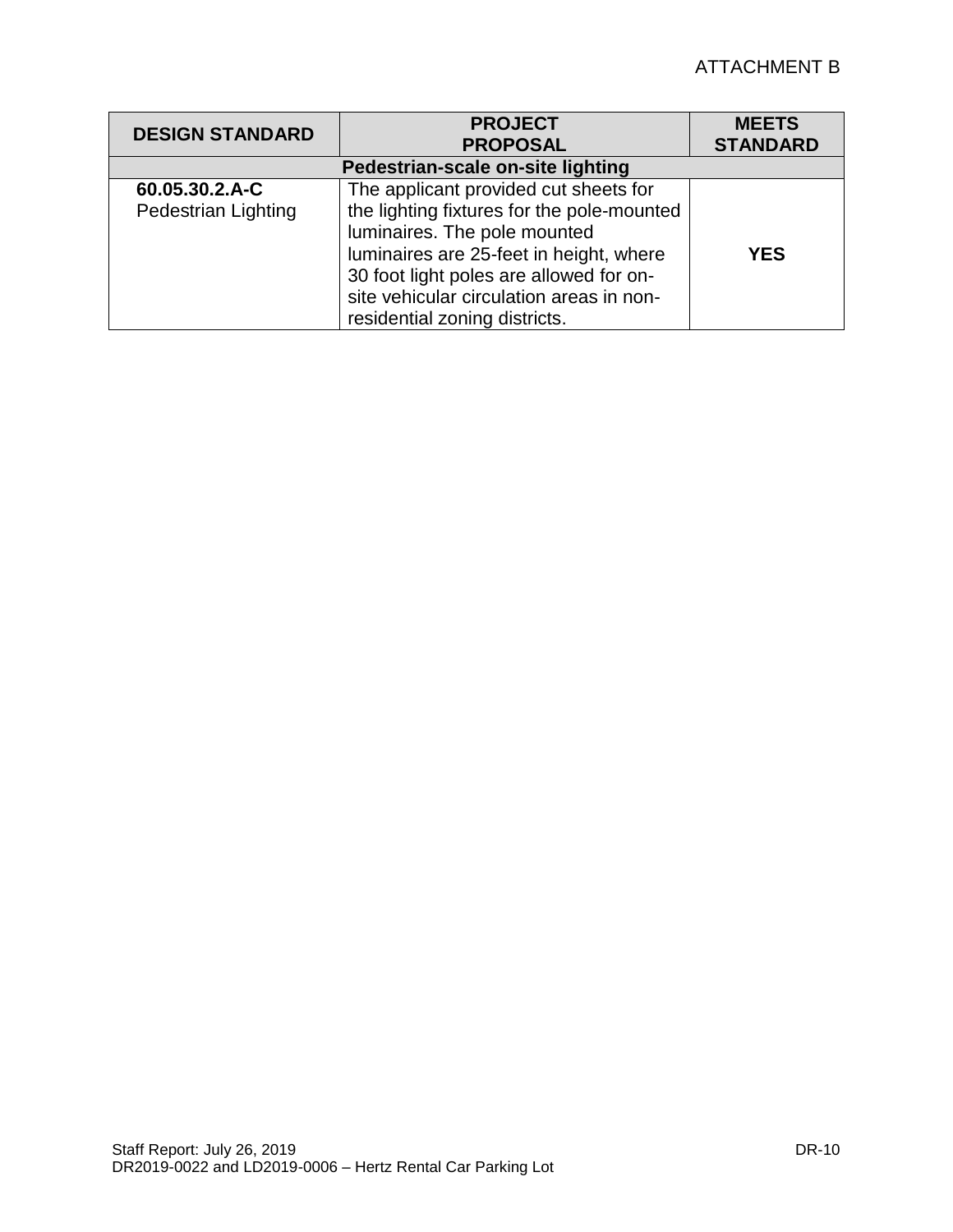#### **ANALYSIS AND FINDINGS FOR REPLAT ONE APPROVAL HERTZ RENTAL CAR PARKING LOT LD2019-0006**

# **Section 40.45.05 Land Division Applications; Purpose**

*The purpose of the Land Division applications is to establish regulations, procedures, and standards for the division or reconfiguration of land within the City of Beaverton.* 

#### **Section 40.45.15.2.C Approval Criteria**

*In order to approve a Replat One application, the decision making authority shall make findings of fact based on evidence provided by the applicant demonstrating that all the following criteria are satisfied:*

*1. The application satisfies the threshold requirements for Replat One.* 

#### FINDING:

The applicant proposes to consolidate two lots that comprise the site into one legal lot. The two lots are within a single existing plat.

*1. The reconfiguration of lots, parcels, or tracts within a single existing plat that decreases or consolidates the number of lots, parcels, or tracts in the plat*

# **Therefore, staff finds that the proposal meets the criterion for approval.**

# *2. All City application fees related to the application under consideration by the decision making authority have been submitted.*

FINDING: The applicant has paid the required application fee for a Replat One application.

**Therefore, staff finds that the proposal meets the criterion for approval.**

#### *3. The proposed Replat does not conflict with any existing City approval, except the City may modify prior approvals through Replat process to comply with current Code standards and requirements.*

#### FINDING:

The proposed application would not conflict with an existing City approval.

# **Therefore, staff finds that the proposal meets the criterion for approval.**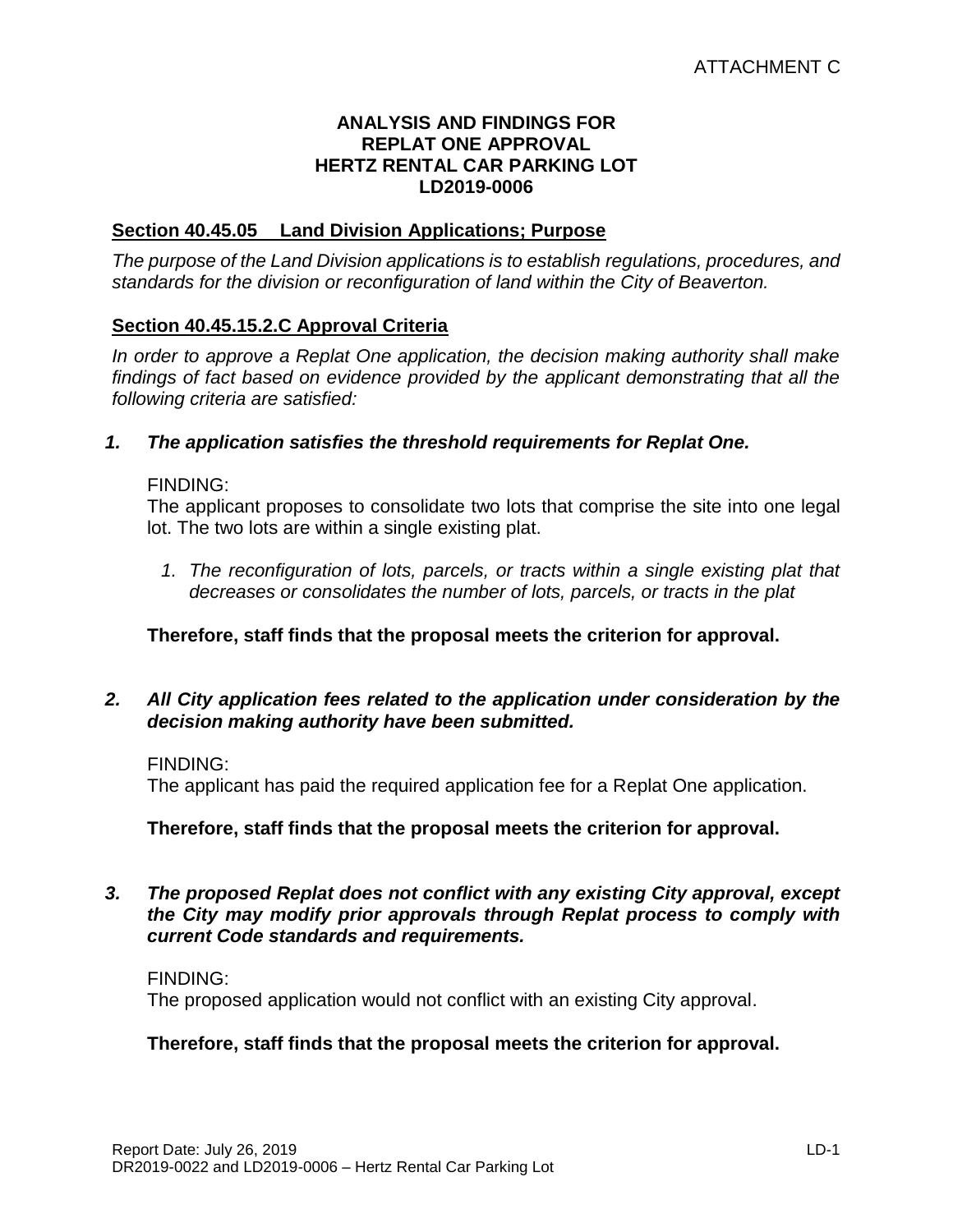*4. Oversized parcels (oversized lots) resulting from the Replat shall have a size*  and shape which will facilitate the future potential partitioning or subdividing *of such oversized lots in accordance with the requirements of the Development Code. In addition, streets, driveways, and utilities shall be sufficient to serve the proposed lots and future potential development on oversized lots. Easements and rights-of-way shall either exist or be provided to be created such that future partitioning or subdividing is not precluded or hindered, for either the oversized lot or any affected adjacent lot.*

#### FINDING:

An oversized parcel is defined in Chapter 90 as:

"A lot which is greater than twice the required minimum lot size allowed by the subject zoning district."

The GC zone has a minimum lot size of 7,000 square feet, therefore, this would be considered an oversized parcel. The replat will result in a rectangular shaped parcel with access through the abutting western lot. A condition of approval requires that the applicant record an access agreement with the abutting property owner securing permanent access to the subject parcel. The proposed lot does not preclude or hinder future development of the site.

**Therefore, staff finds that the proposal meets the criterion for approval.**

*5. Applications that apply the lot area averaging standards of Section 20.05.15.D. shall demonstrate that the resulting land division facilitates the following:* 

*a) Preserves a designated Historic Resource or Significant Natural Resource (Tree, Grove, Riparian Area, Wetland, or similar resource); or,* 

*b) Complies with minimum density requirements of the Development Code, provides appropriate lot size transitions adjacent to differently zoned properties, minimizes grading impacts on adjacent properties, and where a street is proposed provides a standard street cross section with sidewalks.*

FINDING: Lot averaging is not proposed with this development.

**Therefore, staff finds that the criterion for approval does not apply.**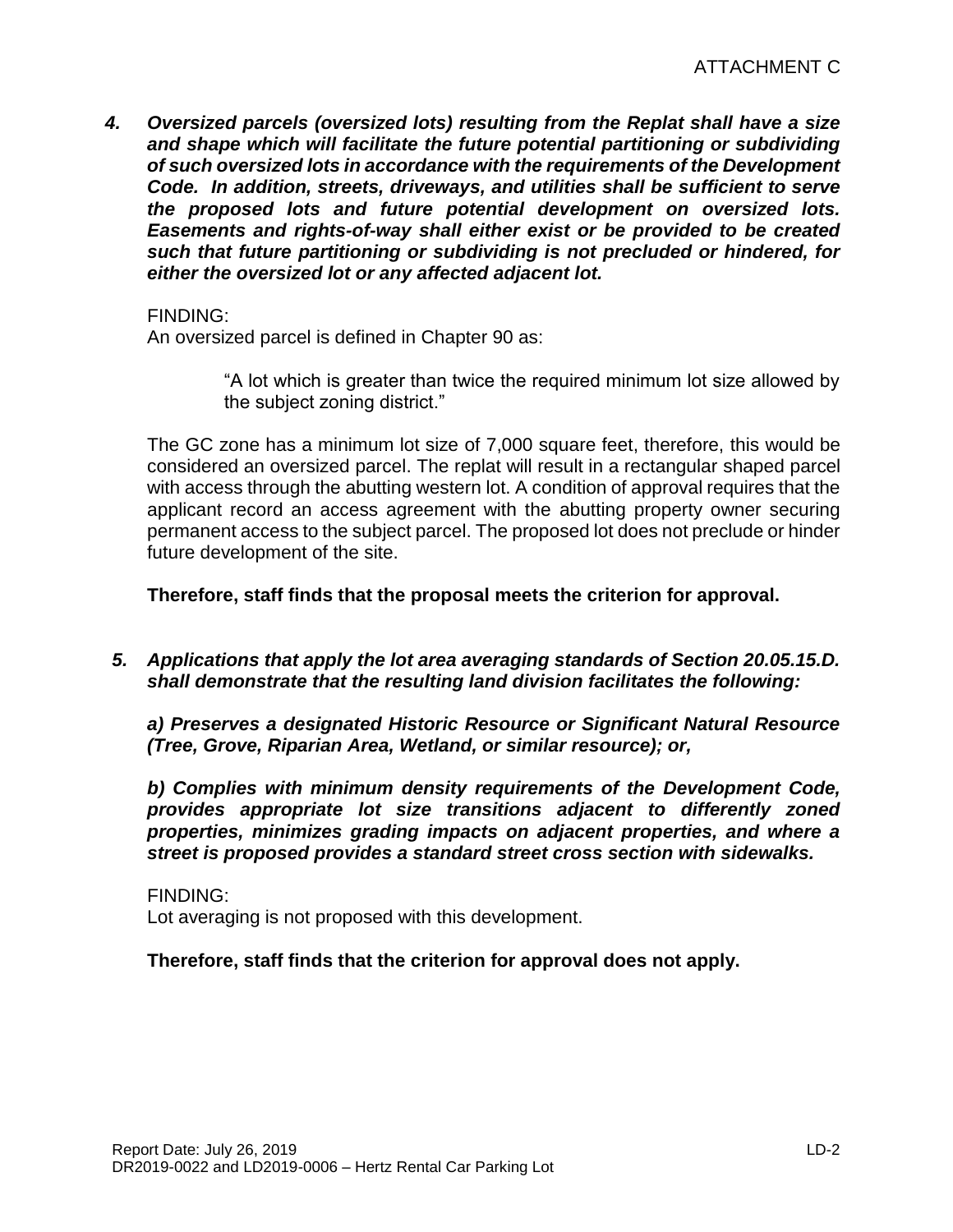# *6. Applications that apply the lot area averaging standards of Section 20.05.15.D. do not require further Adjustment or Variance approvals for the Land Division.*

FINDING:

Lot averaging is not proposed with this development.

# **Therefore, staff finds that the criterion for approval does not apply.**

## *7. If phasing is requested by the applicant, the requested phasing plan meets all applicable City standards and provides for necessary public improvements for each phase as the project develops.*

FINDING:

The applicant states that development would occur in a single phase.

# **Therefore, staff finds that the criterion for approval does not apply.**

# *8. The proposal will not eliminate pedestrian, utility service, or vehicle access to the affected properties.*

# FINDING:

The proposal would not eliminate access to the affected properties. As described in response to Section 40.03 above (Attachment A), critical and essential facilities adequately serve the site.

# **Therefore, staff finds that the proposal meets the criterion for approval.**

#### *9. The proposal does not create a parcel or lot which will have more than one zoning designation.*

# FINDING:

Each lot that comprises the subject site is currently zoned GC. The proposed lot consolidation would not create a parcel with more than one zoning designation.

# **Therefore, staff finds that the proposal meets the criterion for approval.**

# *10. Applications and documents related to the request requiring further City approval, shall be submitted to the City in the proper sequence.*

# FINDING:

The applicant has submitted all documents related to this request for Replat One approval. No additional applications or documents are needed at this time.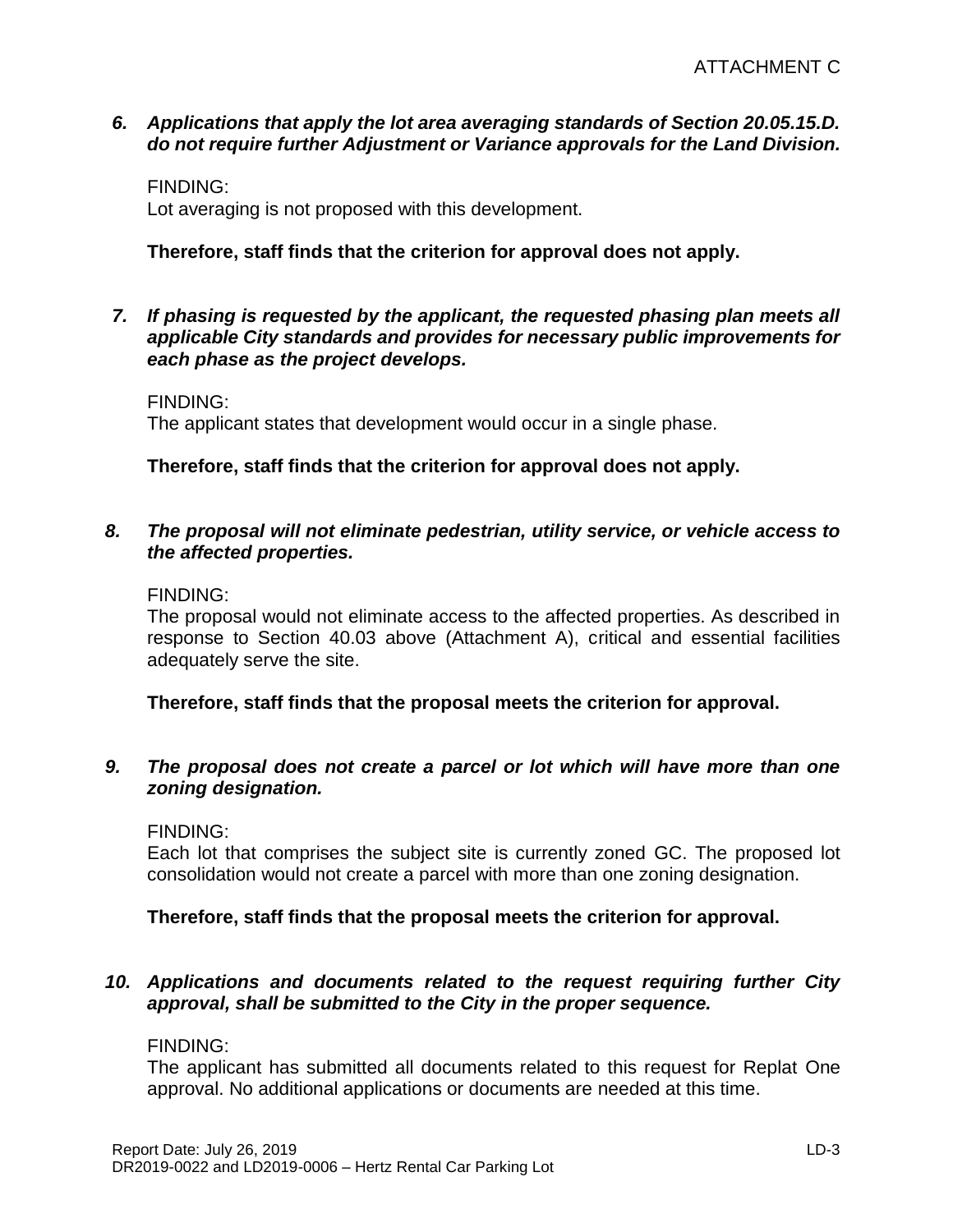**Therefore, staff finds that the proposal meets the criterion for approval.**

# **RECOMMENDATION**

Based on the facts and findings presented, staff recommends **APPROVAL** of **LD2019- 0022 (Hertz Rental Car Parking Lot)**, subject to the applicable conditions identified in Attachment D.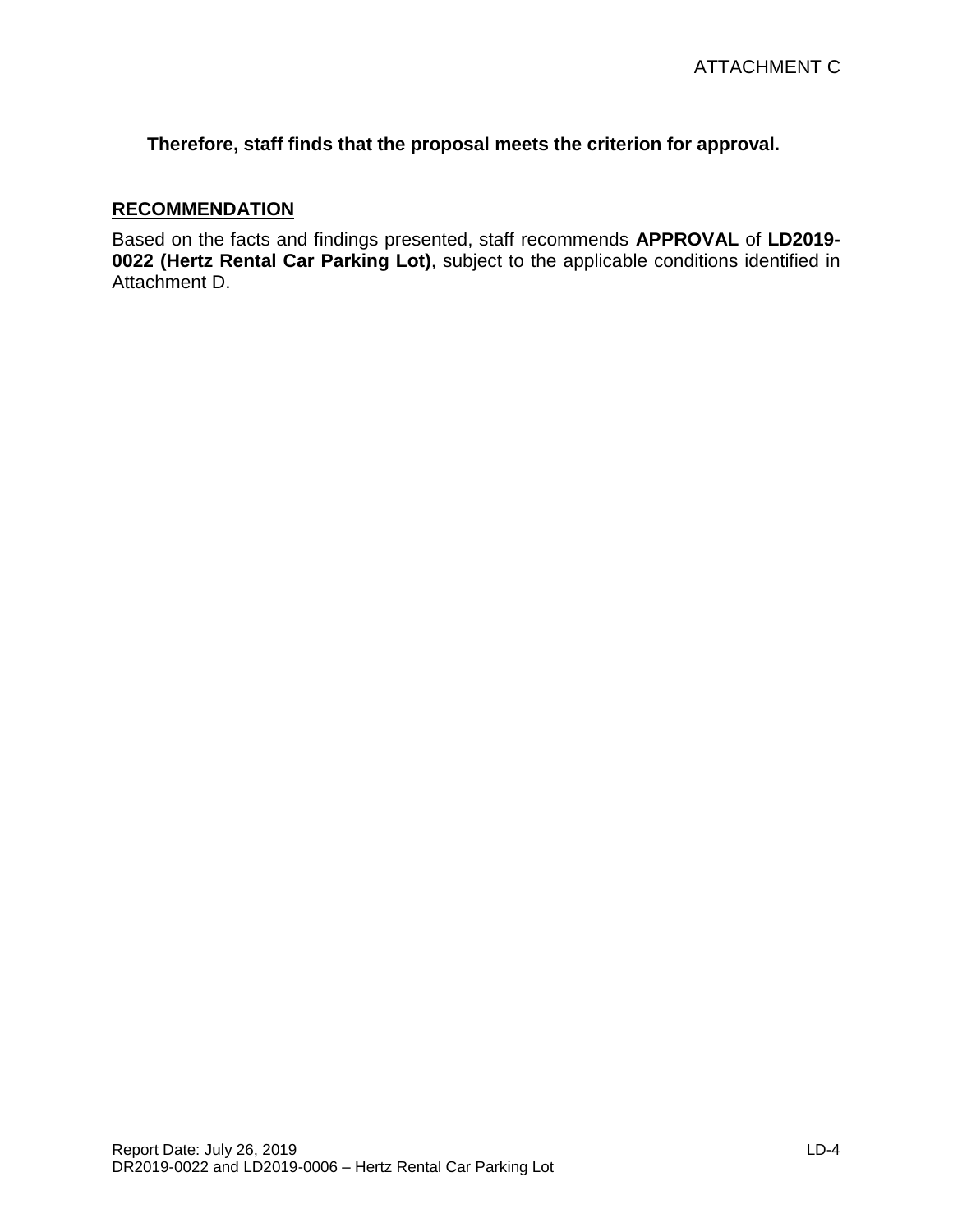#### **CONDITIONS OF APPROVAL DR2019-0022 / LD2019-0006 Hertz Rental Car Parking Lot**

# **DR2019-0022**

1. Ensure that the associated land use applications LD2019-0006 have been approved and are consistent with the submitted plans. (Planning/SP)

# **A. Prior to issuance of the site development permit, the applicant shall:**

- 2. Submit the required plans, application form, fee, and other items needed for a complete site development permit application per the applicable review checklist. (Site Development Div./TDM)
- 3. Contract with a professional engineer to design and monitor the construction for any work governed by Beaverton Municipal Code 9.05.020, as set forth in the City 2019 Engineering Design Manual and Standard Drawings (City EDM), Beaverton Development Code (Ordinance 2050, 4010 +rev.), the Clean Water Services District Design and Construction Standards (Resolution and Ordinance 2017-05), and the City Standard Agreement to Construct and Retain Design Professionals in Oregon. (Site Development Div./TDM)
- 4. Submit a completed and executed City Standard Agreement to Construct Improvements and Retain Design Professional(s) Registered in Oregon. After the site development permit is issued, the City Engineer and the Planning Director must approve all revisions as set out in Ordinances 2050, 4010+rev., and the City EDM; however, any required land use action shall be final prior to City staff approval of the engineering plan revision and work commencing as revised. (Site Development Div./TDM)
- 5. Have the ownership of the subject property guarantee all public improvements, site grading, storm water management (quality) facilities, all site work in the emergency vehicle access and common driveway paving by submittal of a Cityapproved security. The security approval by the City consists of a review by the City Attorney for form and the City Engineer for amount, equivalent to 100 percent or more of estimated construction costs. (Site Development Div./TDM)
- 6. As part of the Side Development Permit submittal, submit any off-site easements, executed and ready for recording, to the City after approval by the City Engineer for legal description of the area encumbered and City Attorney as to form. The proposed storm sewer main crossing the adjacent lot to the south needs to be public and in a 15' public easement per 2019 EDM, Section 130. (Site Development Div./TDM)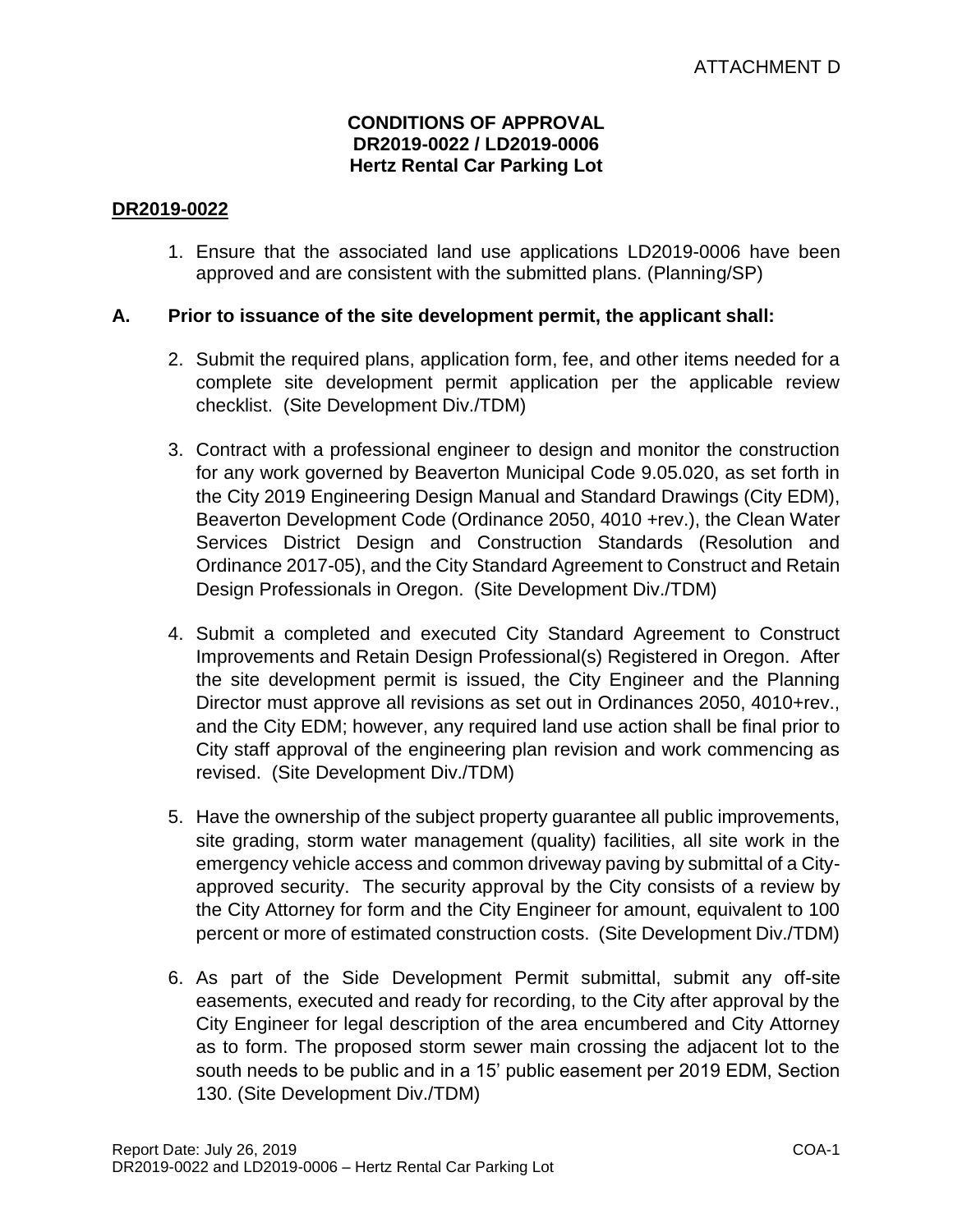- 7. Have obtained the Tualatin Valley Fire and Rescue District Fire Marshal's approval of the site development plans as part of the City's plan review process. (Site Development Div./TDM)
- 8. Have obtained approvals needed from the Clean Water Services District for storm system connections as a part of the City's plan review process. (Site Development Div./TDM)
- 9. If the disturbed area is greater than one acre, submit plans for erosion control per 1200-CN General Permit (DEQ/CWS/City Erosion Control Joint Permit) requirements to the City. The applicant shall use the plan format per requirements for sites between 1 and 4.99 acres adopted by DEQ and Clean Water Services. (Site Development Div./TDM)
- 10.Provide final construction plans and a final drainage report per requirement in the 2019 EDM and CWS Resolution & Order 17-05 (in regard to redevelopment water quality treatment). (Site Development Div./TDM)
- 11.All site sewer (storm and sanitary) plumbing that serves more than one lot, or crosses onto another lot, shall be considered a public system and shall be constructed to the requirements of the City Engineer. Sheet flow of surface water from one lot to another lot area shall not be considered a direct plumbing service. (Site Development Div./TDM)
- 12.Submit to the City a certified impervious surface determination of the proposed project prepared by the applicant's engineer, architect, or surveyor (this can be with or shown on the submitted building plans). The certification shall consist of an analysis and calculations determining the square footage of all impervious surfaces on the site. In addition, specific types of impervious area totals, in square feet, shall be given for roofs, parking lots and driveways, sidewalk and pedestrian areas, and any gravel or pervious pavement surfaces. Calculations shall also indicate the square footage of pre-existing impervious surfaces, modified existing impervious, the new impervious surface area created, and total final impervious surface area on the entire site after completion. (Site Development Div./TDM)
- 13.Pay storm water system development charges (overall system conveyance and for storm quantity, water detention) for any net new impervious area proposed for the entire project. (Site Development Div./TDM)
- 14.Submit an owner-executed, notarized, City standard private stormwater facilities maintenance agreement, with maintenance plan and all standard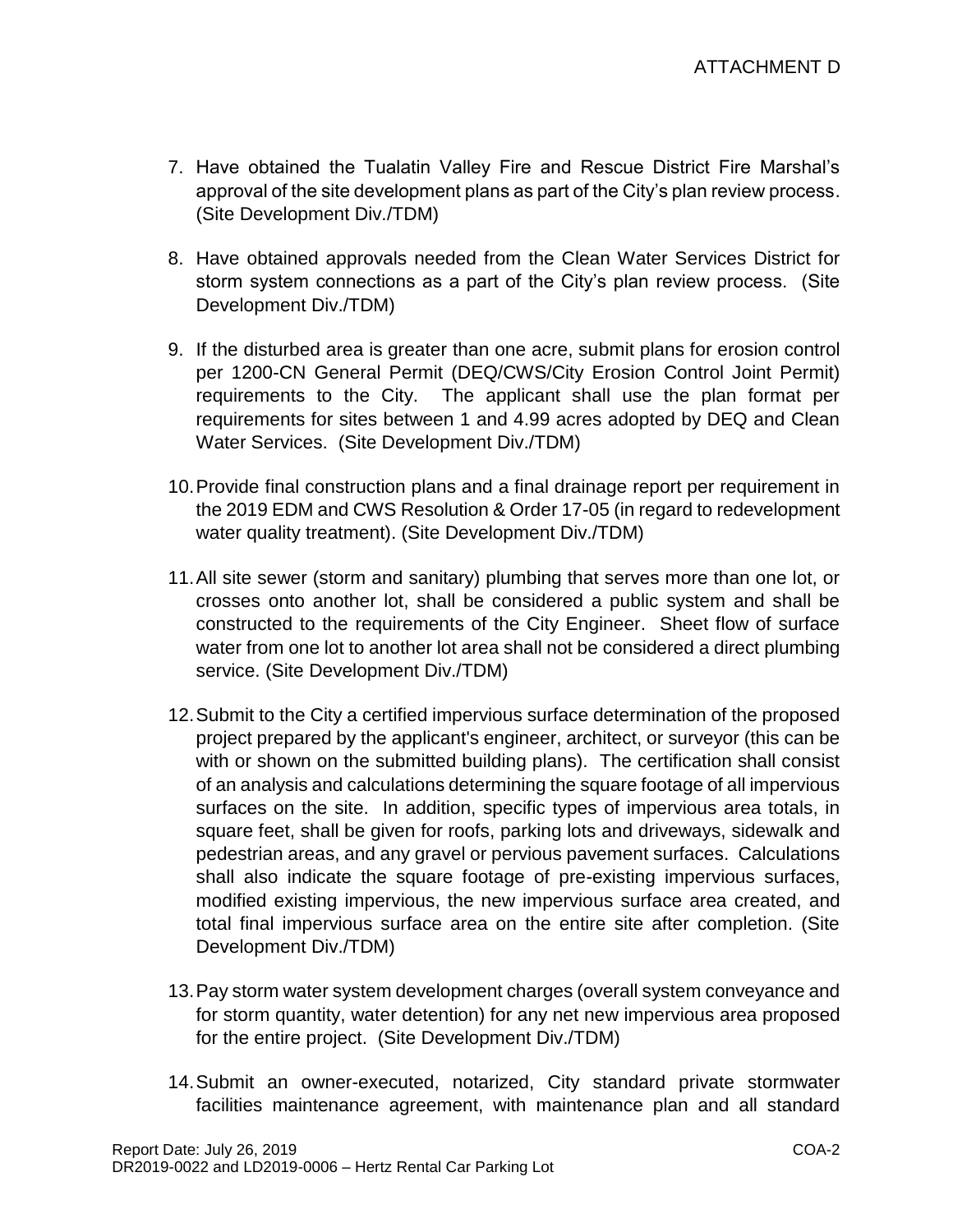exhibits, ready for recording with Washington County Records. (Site Development Div./TDM)

- 15.FIRE APPARATUS ACCESS ROAD DISTANCE FROM BUILDING AND TURNAROUNDS: Access roads shall be within 150 feet of all portions of the exterior wall of the first story of the building as measured by an approved route around the exterior of the building or facility. An approved turnaround is required if the remaining distance to an approved intersecting roadway, as measured along the fire apparatus access road, is greater than 150 feet. (OFC 503.1.1) (TVF&R/DN)
- 16.NO PARKING SIGNS: Where fire apparatus roadways are not of sufficient width to accommodate parked vehicles and 20 feet of unobstructed driving surface, "No Parking" signs shall be installed on one or both sides of the roadway and in turnarounds as needed. Signs shall read "NO PARKING - FIRE LANE" and shall be installed with a clear space above grade level of 7 feet. Signs shall be 12 inches wide by 18 inches high and shall have red letters on a white reflective background. (OFC D103.6) (TVF&R/DN)
- 17.NO PARKING:Parking on emergency access roads shall be as follows (OFC D103.6.1-2):
	- 1. 20-26 feet road width no parking on either side of roadway (signage to indicate the no parking)
	- 2. 26-32 feet road width parking is allowed on one side (signage to indicate the no parking side)
	- 3. Greater than 32 feet road width parking is not restricted (TVF&R/DN)
- 18.PAINTED CURBS: Where required, fire apparatus access roadway curbs shall be painted red (or as approved) and marked "NO PARKING FIRE LANE" at 25 foot intervals. Lettering shall have a stroke of not less than one inch wide by six inches high. Lettering shall be white on red background (or as approved). (OFC 503.3) (TVF&R/DN)
- 19.SURFACE AND LOAD CAPACITIES: Fire apparatus access roads shall be of an all-weather surface that is easily distinguishable from the surrounding area and is capable of supporting not less than 12,500 pounds point load (wheel load) and 75,000 pounds live load (gross vehicle weight). Documentation from a registered engineer that the final construction is in accordance with approved plans or the requirements of the Fire Code may be requested. (OFC 503.2.3) (TVF&R/DN)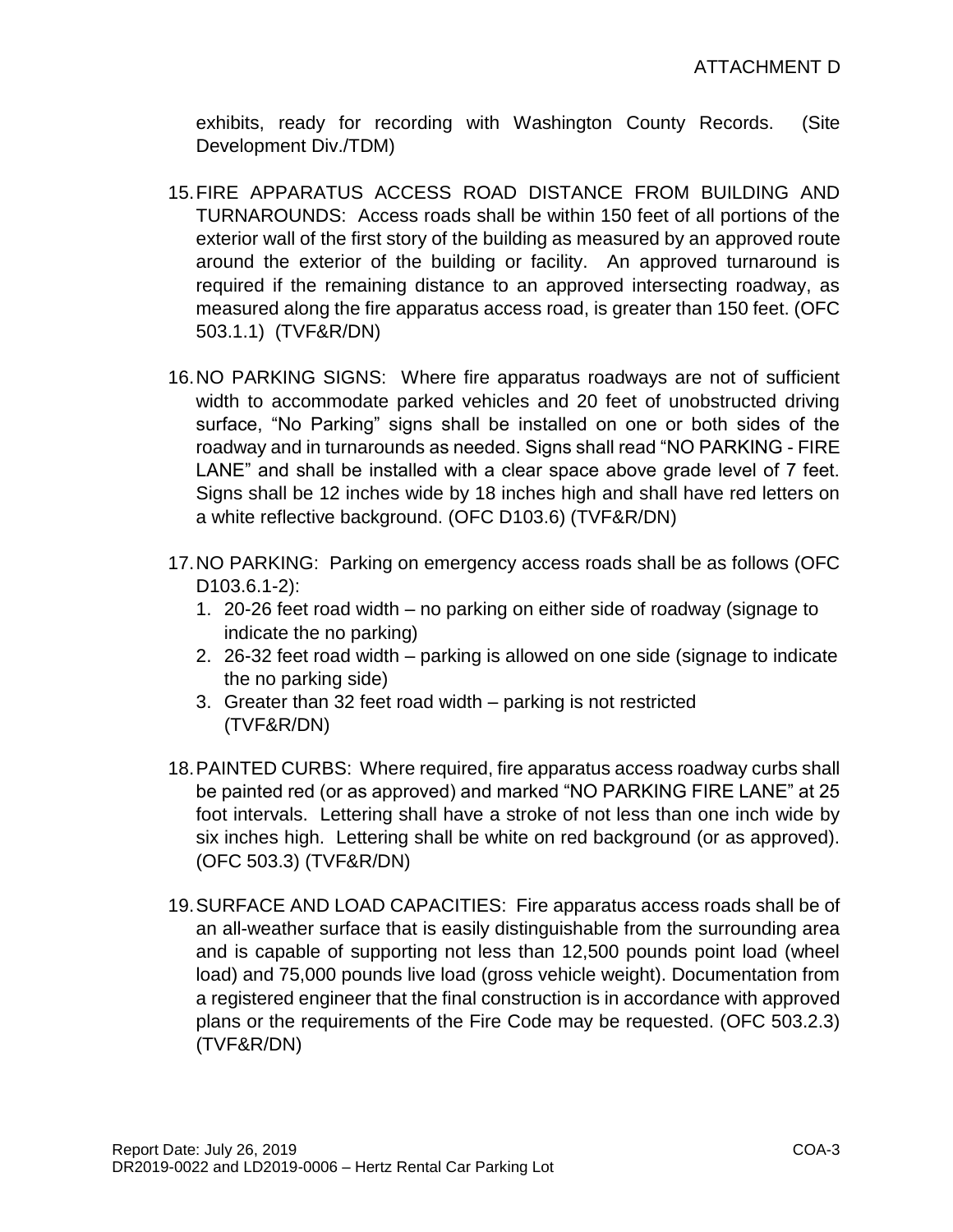- 20.TURNING RADIUS: The inside turning radius and outside turning radius shall be not less than 28 feet and 48 feet respectively, measured from the same center point. (OFC 503.2.4 & D103.3) (TVF&R/DN)
- 21.GATES: Gates securing fire apparatus roads shall comply with all of the following (OFC D103.5, and 503.6):
	- a. Minimum unobstructed width shall be not less than 20 feet (or the required roadway surface width), or two 10 foot sections with a center post or island.
	- b. Gates serving three or less single-family dwellings shall be a minimum of 12 feet in width.
	- c. Gates shall be set back at minimum of 30 feet from the intersecting roadway or as approved.
	- d. Electric gates shall be equipped with a means for operation by fire department personnel
	- e. Electric automatic gates shall comply with ASTM F 2200 and UL 325.
	- f. Removable bollards are not an approved alternate to a swinging gate. (TVF&R/DN)
- 22.Provide a plan showing a reasonably direct walkway connection is required between primary entrances and pedestrian destinations. Where pedestrian connections cross vehicular access aisles a continuous walkway shall be provided, and shall be composed of a different paving material than the primary on-site paving material and shall have a minimum of five (5) foot wide unobstructed clearance. The material shall be paved with scored concrete or modular paving materials. In the event that the Americans with Disabilities Act (ADA) contains stricter standards for any pedestrian walkway, the ADA standards shall apply. A pedestrian path from the existing pedestrian sidewalk adjacent to the existing building on the adjacent property to the west to the new parking lot across the existing drive aisle shall be provided. (Planning/SP)
- 23.Provide a plan showing compliance with the minimum planting requirements for required landscaped areas, including: One (1) tree shall be provided for every eight hundred (800) square feet of required landscaped area. Evergreen trees shall have a minimum planting height of six (6) feet. Deciduous trees shall have a minimum caliper of 1.5 inches at time of planting. One (1) evergreen shrub having a minimum mature height of forty-eight (48) inches shall be provided for every four hundred (400) square feet of required landscaped area. Live ground cover consisting of low-height plants, or shrubs, or grass shall be planted in the portion of the landscaped area not occupied by trees or evergreen shrubs. Bare gravel, rock, bark or other similar materials may be used, but are not a substitute for ground cover plantings, and shall be limited to no more than twenty-five (25) percent of the required landscape area. (Planning/SP)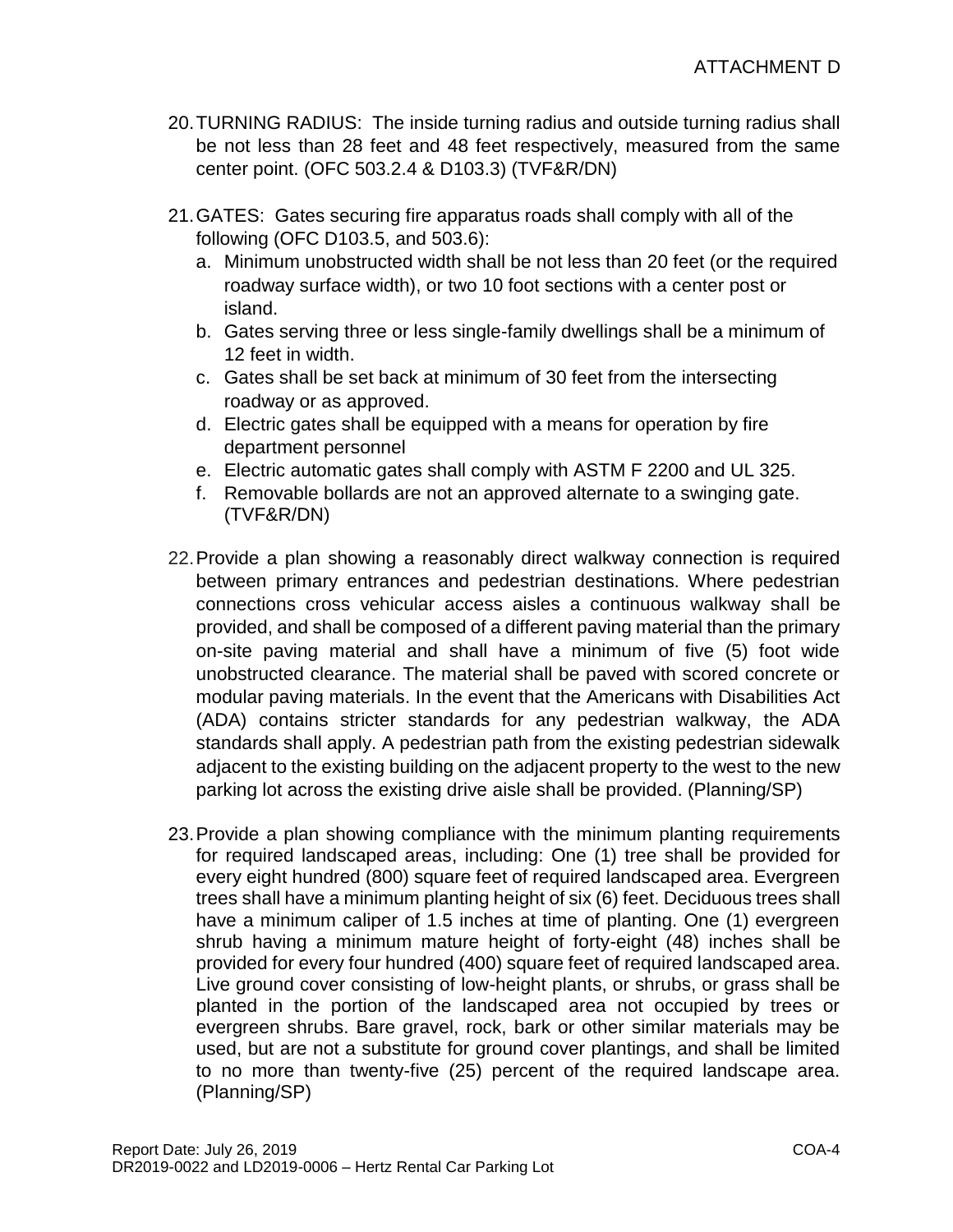# **B. Prior to building permit issuance, the applicant shall:**

- 24.Submit a complete site development permit application and obtain the issuance of site development permit from the Site Development Division. (Site Development Div./TDM)
- 25.Make provisions for installation of all mandated erosion control measures to achieve City inspector approval at least 24 hours prior to grading activities. (Site Development Div./TDM)

# **C. Prior to occupancy permit issuance, the applicant shall:**

- 26.Have substantially completed the site development improvements as determined by the City Engineer. (Site Development Div./TDM)
- 27.Have installed or replaced, to City specifications, all sidewalks, curb ramps and driveway aprons which are damaged during the construction of the site. (Site Development Div./TDM)
- 28.Have the landscaping completely installed or provide for erosion control measures around any disturbed or exposed areas per Clean Water Services standards. (Site Development Div./TDM)
- 29.Submit any required on-site easements, not already granted on the plat, executed and ready for recording, to the City after approval by the City Engineer for area encumbered and City Attorney as to form. (Site Development Div./TDM)
- 30.Ensure all site improvements, including landscaping are completed in accordance with plans marked "Exhibit A", except as modified by the decision making authority in conditions of approval. (On file at City Hall). (Planning/SP)
- 31.Ensure installation of all exterior lighting is completed in accordance with the plans and fixture details marked "Exhibit C", except as modified by the decision making authority in conditions of approval (On file at City Hall). Public view of exterior light sources such as lamps and bulbs, is not permitted from streets and abutting properties at the property line. Illumination of internal light fixtures shall meet the minimum 1.0 foot-candle standard within the site boundaries and shall not exceed 0.5 foot-candle outside at the property line. (Planning/SP)

# **D. Prior to release of performance security, the applicant shall:**

32.Have completed the site development improvements as determined by the City Engineer and met all outstanding conditions of approval as determined by the